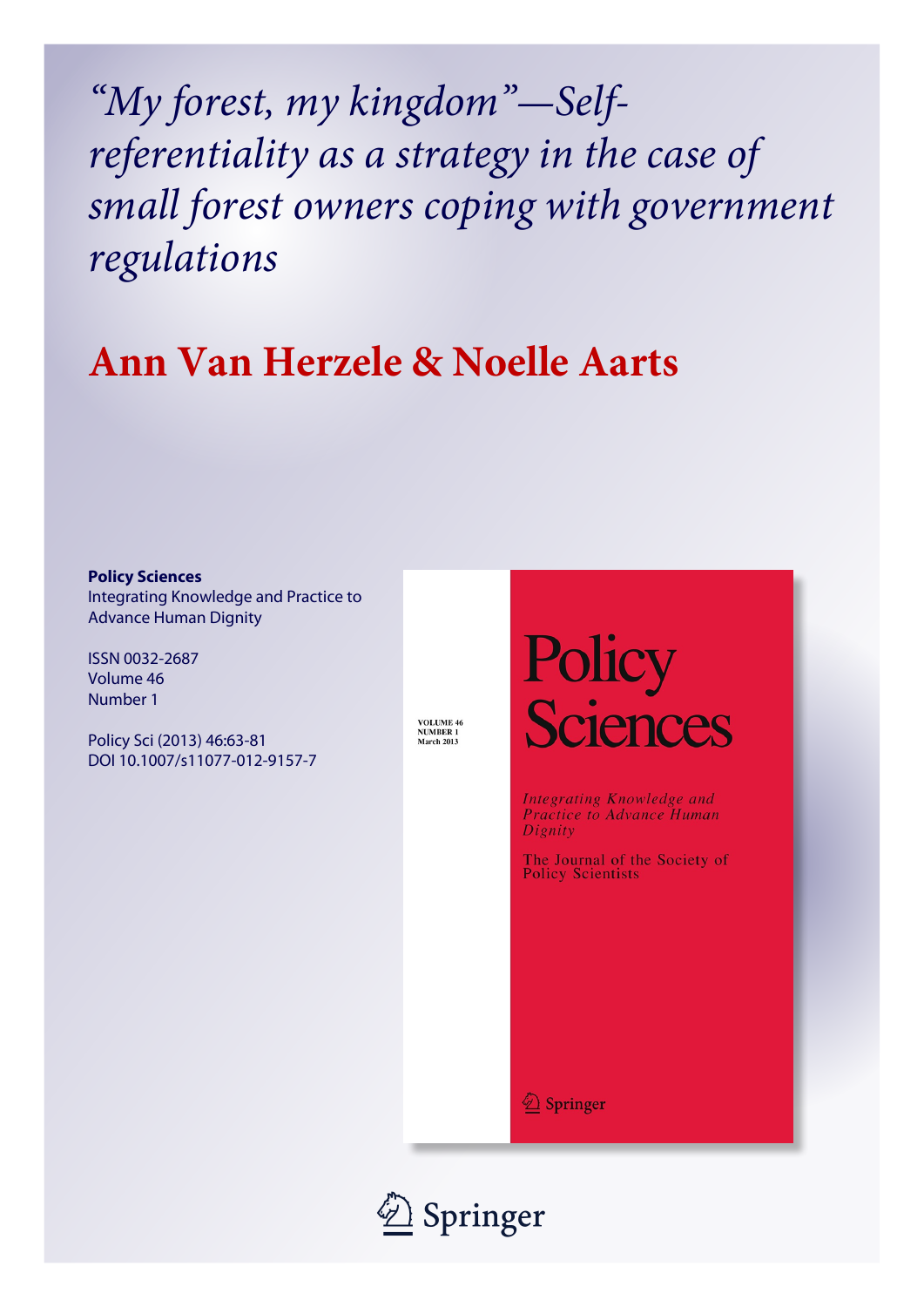**Your article is protected by copyright and all rights are held exclusively by Springer Science+Business Media, LLC.. This e-offprint is for personal use only and shall not be selfarchived in electronic repositories. If you wish to self-archive your work, please use the accepted author's version for posting to your own website or your institution's repository. You may further deposit the accepted author's version on a funder's repository at a funder's request, provided it is not made publicly available until 12 months after publication.**

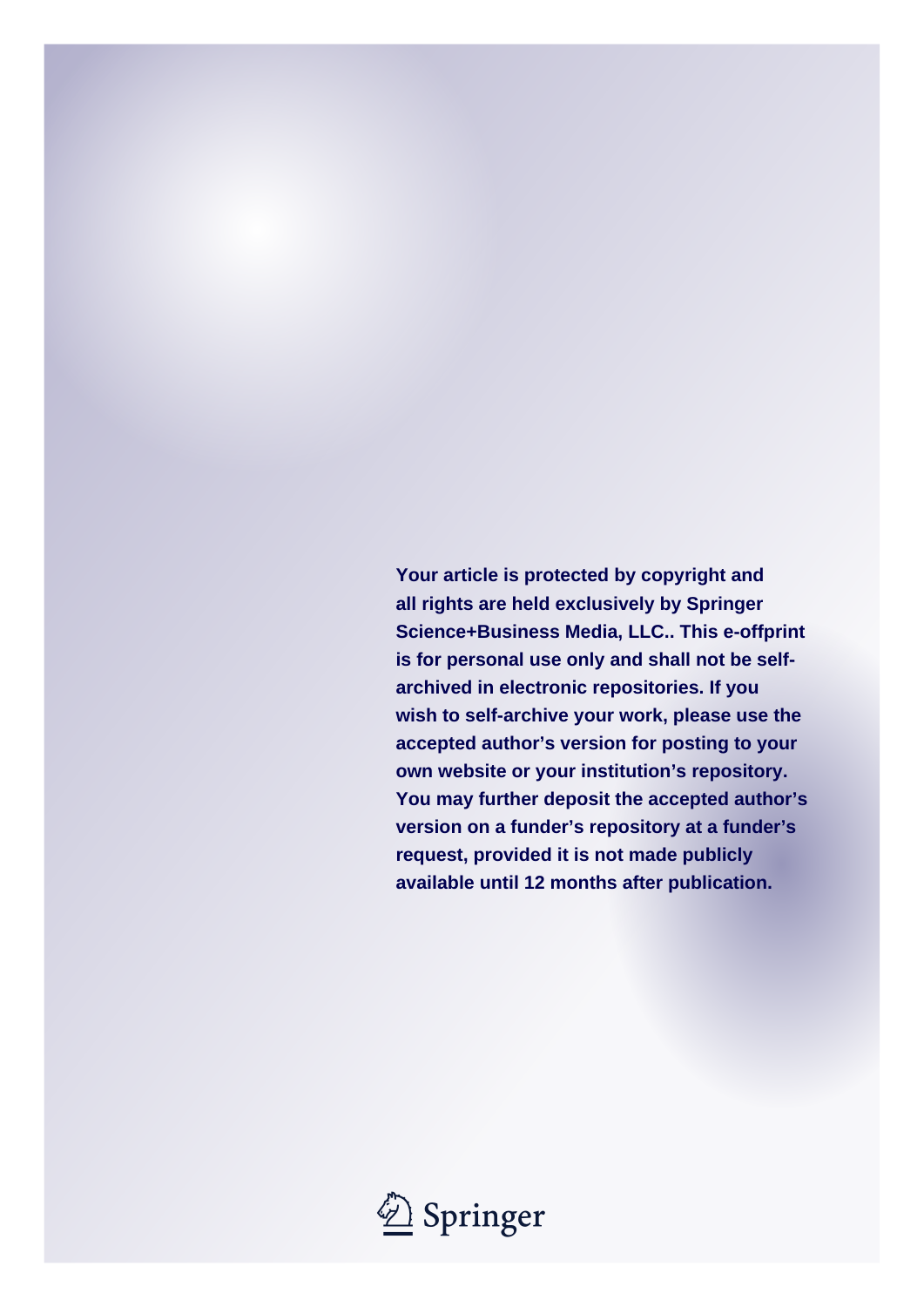# ''My forest, my kingdom''—Self-referentiality as a strategy in the case of small forest owners coping with government regulations

Ann Van Herzele • Noelle Aarts

Published online: 1 July 2012 - Springer Science+Business Media, LLC. 2012

Abstract Social research that informs the implementation of natural resource policies is frequently driven by the logic of the policy system itself. A prevailing concern with achieving policy outcomes can lead, however, to lack of attention to equally important aspects, for example the challenges the policy instruments present to those they are targeting and the consequences this might have for government–citizen relationships. To help guide research into these issues we have developed a situational–interactional approach to interpretive policy analysis that seeks to examine the processes involved when people collectively make sense of government instruments. The theoretical basis is provided to a large extent by Luhmann's theory of self-referential social systems. In addition, we operationalise the concepts of interactional framing and resemiotisation to capture the active work of the citizens in sense-making processes. We then apply our situational–interactional analysis to small-scale forest ownership in Flanders. Analysis of data from focus groups with forest owners reveals how interactions build on each other in the co-development of particular strategies to cope with government intervention. Finally, we discuss two future directions for research. First, the forest owners find themselves in an inescapable relationship with the government, and feel their autonomy is threatened. Government intervention, therefore, will almost necessarily lead to resistance. Second, forest groups enhance compatibility between the government system and the forest owners, but rather than narrowing the gap between the two worlds they tend to emphasise it.

Keywords Interpretive policy analysis · Policy implementation · Frame analysis · Resemiotization - Resistance - Non-industrial private forest owners

N. Aarts

A. Van Herzele  $(\boxtimes)$ 

Research Institute for Nature and Forest (INBO), Kliniekstraat 25, 1070 Brussels, Belgium e-mail: ann.vanherzele@inbo.be

Communication Science, Wageningen University, P.O. Box 8130, 6700 EW Wageningen, The Netherlands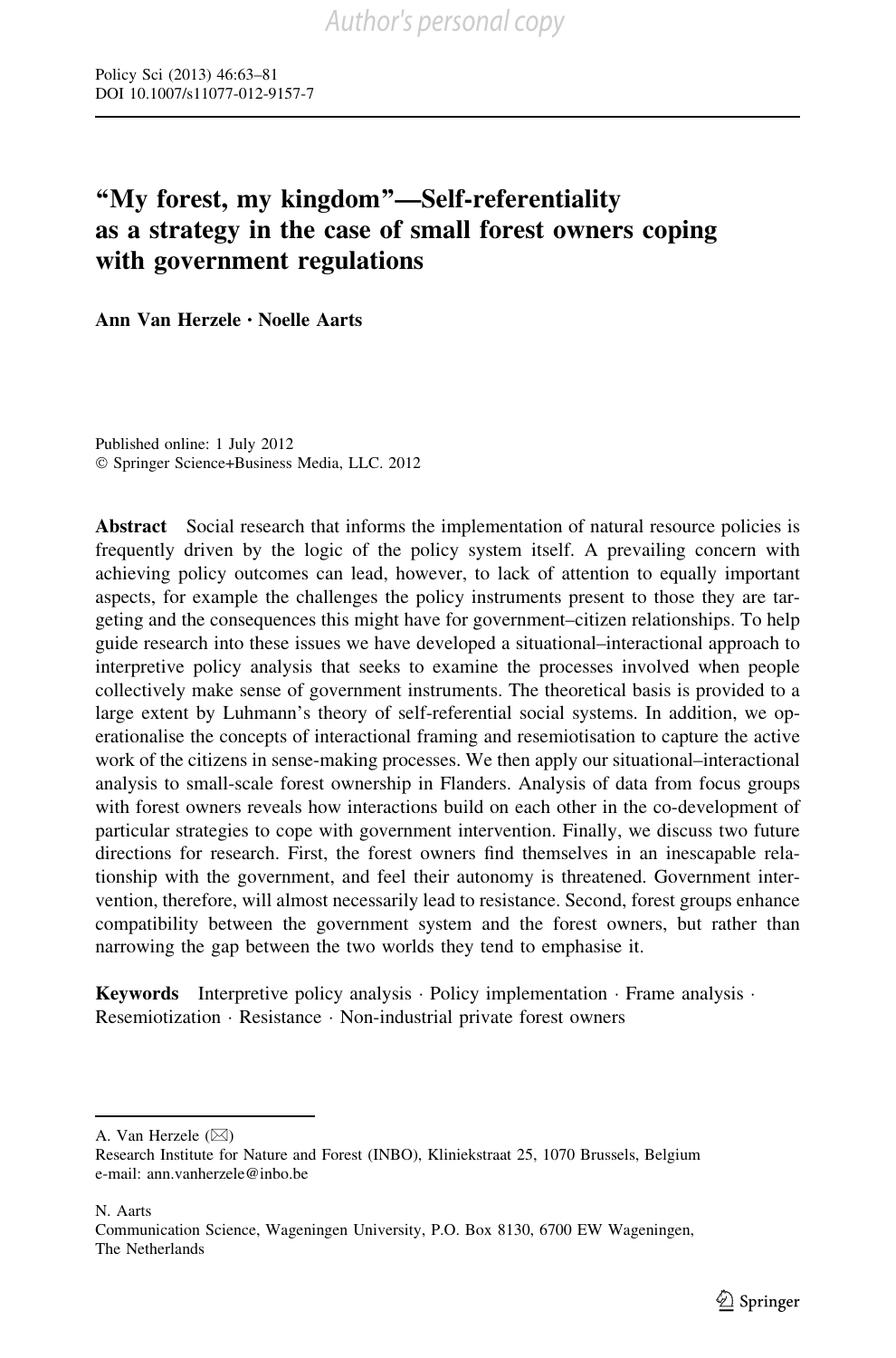## Introduction

Public policy instruments frequently rest on behavioural assumptions (Schneider and Ingram [1990](#page-19-0)) and the usual way of looking at them is as functional devices aimed at achieving specific policy objectives. This observation applies to all areas of natural resource policy, including biodiversity, water quality, and soil protection. Increasingly, the public policies in place use incentives, legal rules, and other regulations to urge farmers, forest owners, and other local landholders to take (or avoid) specific actions. In this sense, public policy instruments represent a script, an ideal scenario, prescribing the roles and behaviour of their target population (Van Herzele et al. [2011](#page-20-0)).

One remarkable thing about the behavioural orientation in policy development is that its logic also pervades much of the research. Not only does it imply a particular language (seeing people in terms of target groups, for instance)—numerous studies are purposefully designed to fit with a given policy strategy or a set definition of how the policy should work. This is clear, for instance, from the growing number of studies conducted to discover the factors or determinants that affect people's willingness and ability to comply with specific policy measures (Siebert et al. [2006](#page-19-0)). Although there is little doubt about the relevance and applicability of the findings, there is also the risk that together with pursuing policy relevance such studies may focus insufficiently on what is relevant to the target group under consideration. Research into policy acceptance, in particular, has been based on the recognition that what counts as relevant and important to a particular policy domain may be less so to those affected by it. However, the reverse is also true: what citizens find important and relevant is reflected only in part in policies and plans. As Wagemans [\(2002](#page-20-0)) puts it, governments have limited interest in what is going on in society because problems, opportunities, and solutions are only relevant as far as they can be handled within the institutional system. Accordingly, problems and their definitions are adapted to instruments instead of vice versa.

In this paper we present a methodological approach that provides particular focus on the lifeworld of those affected by the policy instruments in use. We make no assumptions a priori about how an instrument should work, but recognise that instruments can be studied in several ways, irrespective of the stated objectives or behavioural objectives ascribed to them. By going beyond the behavioural or functionalist orientation—that is, by distinguishing between the instrument and the objectives pursued—we seek to address some aspects of policy implementation that would otherwise not be very visible. An often overlooked but critically important aspect is the manner in which the laws and regulations are represented and experienced in the lives of everyday citizens. This would, however, require broader scope than is customary in studies of public policy instruments. People are likely to be targeted by more than one instrument at the same time. It is useful, therefore, to gain a sense of the wider landscape of rules and tools as experienced by those living within it. Questions then relate to what challenges these instruments present to those they are targeting, how they are interpreted or rendered problematic, and how people (re-)organise around them. Furthermore, a particular aspect that we focus on is the relationship between the governing and the governed. Although there is growing evidence of the importance of government–citizen relationships in the implementation of ecosystem-based management (Cvetkovich and Winter [2003](#page-19-0); Bergmann and Bliss [2004](#page-18-0)), the dynamics of how these relationships are constructed are not well understood.

To guide research into these questions we develop in this article a situational–interactional approach to interpretive policy analysis. Next, to exemplify the approach and demonstrate its utility, we use a case of small forest owners in Flanders (Belgium). We then discuss the analysis and conclude with some future directions for interpretive policy research on government–citizen relationships.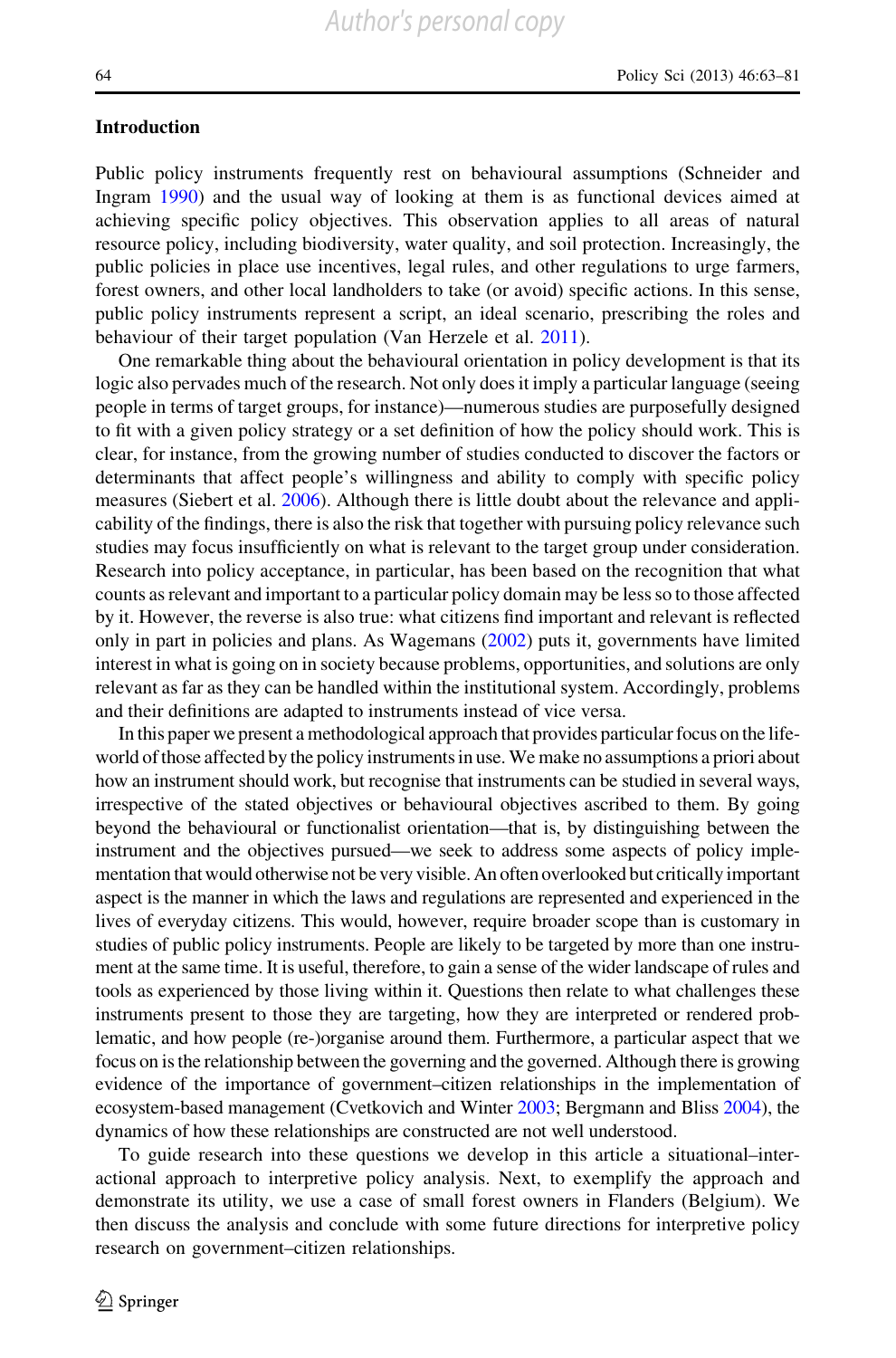#### A situational–interactional approach to interpretive policy analysis

Interpretive policy analysis starts with recognition of people as active meaning makers and interpreters who continually make sense of the reality they experience. Such an (ethnographic) orientation leads us to envisage the meanings that emerge with these experiences—in this case, experiences of instances of government intervention—rather than the policy meanings pursued by the policy makers themselves. In her work on interpretive policy analysis, Yanow ([2000,](#page-20-0) pp. 9–10) highlights the distinction between authored texts—meanings as intended by policy makers—and constructed texts, which reflect the possibly variant meanings made of them by other policy-relevant groups. As implementation problems are often created by different understandings of policy artefacts (language, objects, acts), she argued, it is important for analysis to access these other interpretations. In this paper our purpose is not to document what the different interpretations are, but rather to capture the processes and conditions that generate these interpretations. Differences in interpretation are not just a matter of differences in predispositions such as preferences, ideology, etc. Cramer Walsh [\(2004](#page-20-0)) illustrates this point with different examples from the literature of people relying on their *experience with situations* to construct their own interpretation of public affairs. Her work—but see also Gamson ([1992\)](#page-19-0)—describes how, through group interaction (informal political talk), people collectively create meaning.

Such a situational–interactional perspective on policy interpretation can be traced to Goffman's frame analysis ([1974\)](#page-19-0). Goffman starts with the classic question: ''What is it that's going on here?'' (p. 8). The point is that by explicitly or implicitly asking themselves and others what is going on, people make sense of the situation they attend to. With regard to this process, Goffman assumes that ''definitions of a situation are built up in accordance with principals of organisation, which govern events—at least social ones—and our subjective involvement in them" (p. 11). Framing, then, is the *ordering process* through which people select and label the relevant features of the situation, structure these into an understandable whole, and behave accordingly. In short, by framing the situation people come to an understanding of what is going on. Framing a situation provides a larger scope of interpretation than that of the single element or policy artefact (object, person, act, language) involved in that situation. This is because the meaning of an element will crucially depend on the framing of the situation in which it occurs. Schön and Rein ([1994](#page-19-0)) speak of a complementary process of naming and framing: ''Things are selected for attention and named in such a way as to fit the frame constructed for the situation'' (p. 16).

In the following sections, we further theorise the key processes involved when people make sense of the reality they experience. We use the concept of interactional framing to further understand the social–interactive nature of framing processes. Next, we bring in Luhmann's theory of self-referential social systems to point out the bounded or conditioned nature of framing. Finally, we use the concept of resemiotisation, which helps to uncover the shifts of meaning-making that occur as policy artefacts move from one social system to another.

#### Interactional framing

The concepts of frames and framing are widely used throughout the social sciences, particularly in the fields of conflict and negotiation management, political activism, and social movements. Recent reviews in these areas (Benford and Snow [2000](#page-18-0); Dewulf et al. [2009\)](#page-19-0) show that most existing studies conceptualise framing as the process of either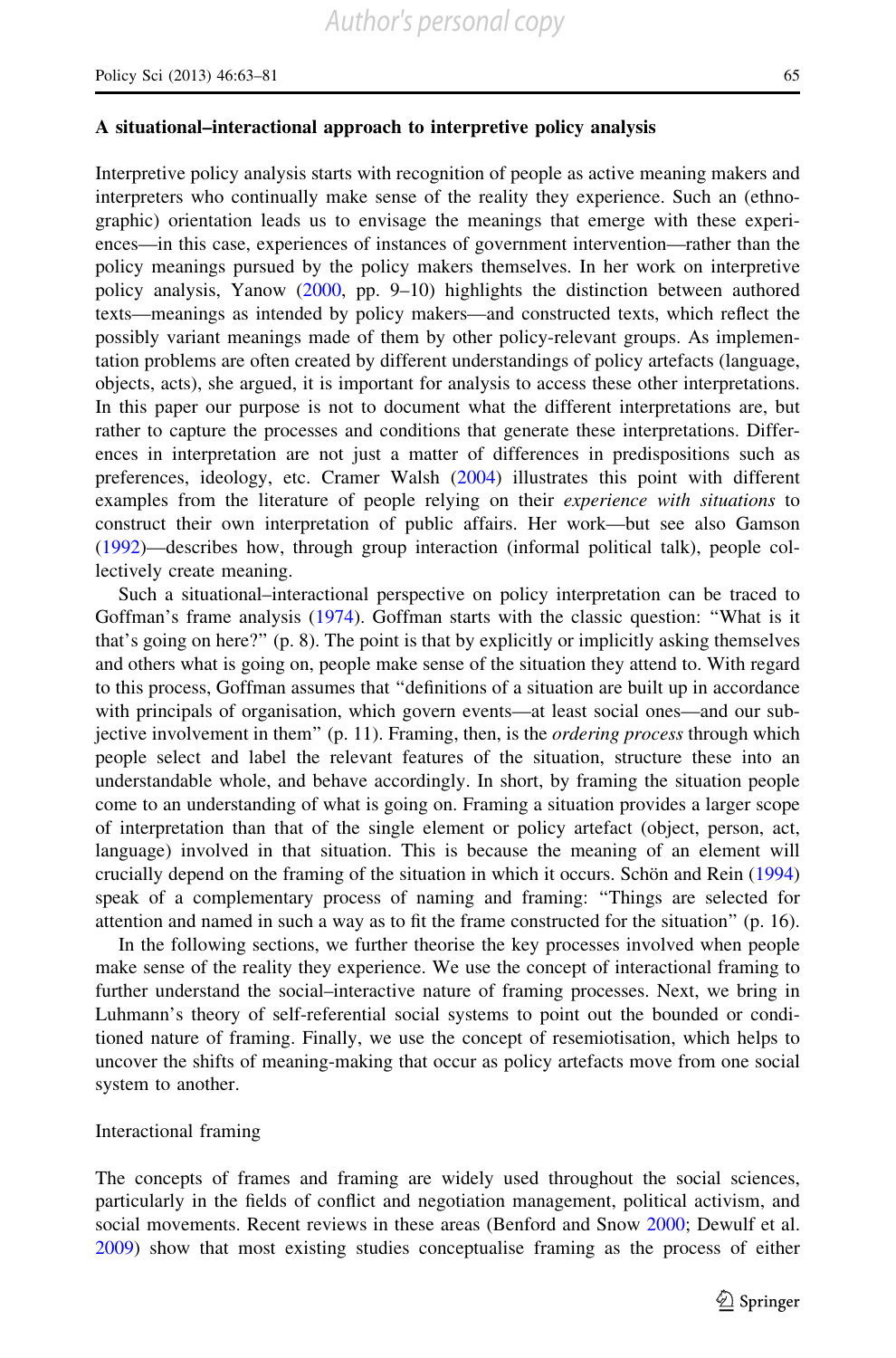applying frames to situations or using frames to convince others of a specific interpretation. In this sense, frames are regarded as representations that are either stored in memory—also called cognitive frames or mental schemata—or instrumental in influencing public opinion and action (e.g., media frames, collective action frames). In this respect, the focus of research is often on the content of frames, including predispositions to support a certain interpretation: knowledge, cultural identity, ideology, etc. In this paper instead our attention focuses on the emergent and interactive nature of framing processes, more specifically, how people actually frame the situations in which they find themselves.

This emphasis is in accord with the early work by Goffmann mentioned above (see also Bateson [1972\)](#page-18-0), and it can also be linked to a growing interest in interactional approaches to framing more generally. As outlined by Dewulf et al. ([2009\)](#page-19-0), interactional approaches consider framing to be the dynamic enactment and shaping of meaning in ongoing interactions. Frames are, then, transient structures that give form to processes of social interaction and communication (Goffman [1974;](#page-19-0) Dewulf et al. [2009\)](#page-19-0). In the context of conflict and negotiation research, interaction refers to the communication that occurs between participants in debate: individuals, interest groups, institutions—''The participants codevelop the conversation and they try to negotiate the relevant framing on the spot'' (Dewulf et al. [2009](#page-19-0)). Thus, meanings are *co-constructed*, and they evolve as interactants react to each other's framings.<sup>1</sup>

Framing is an active, productive process. While people are framing their experiences in interaction with others—whether those others are imagined or physically present (Weick [1995,](#page-20-0) p. 39)—questions are generated concerning what the problem is, who is responsible, what interventions are acceptable, and what should be done, by whom, and how to do it (Felstiner et al. [1980](#page-19-0); Gamson [1992;](#page-19-0) Fischer [2000\)](#page-19-0). In formulating these questions and finding answers to them people actively construct the problems and opportunities they face. When people in interactions frame an event or phenomenon, they try to achieve social ends and thus become active agents (Ford [1999;](#page-19-0) Aarts and van Woerkum [2006](#page-18-0)). However, we should not overestimate the originality and freedom of framing. In fact, much of what is spoken in everyday discourse is the product of repetition, the reappearance of what has been said before, or what could be termed *discursive re-circulation* (Hook [2001\)](#page-19-0). This is largely because the situated (and recurring) interactions through which people construct and communicate meaning fit into (and overlap with) broader configurations of social relationships. Communicative networks, for example the family, the local nature-conservancy group, the national forest administration, and so on, all have their own sets of rules, procedures, discourses, and practices that limit or condition the possible ways a situation or problem can be framed. But such conditions and boundaries are often tacit and outside of explicit experience, let alone a topic of conversation. As a consequence, a particular way of framing a policy problem may become dominant while interactants are often unaware of why this should be so (Buizer and Van Herzele [2012](#page-19-0)).

# Selection and self-reference

Whereas the concept of interactional framing is useful in analysing how policy interpretations and meanings are brought forth in people's interactions, it will by itself not suffice to address the conditions and boundaries of their formation. As noted above, framing is not entirely negotiable, because any interaction between people is embedded in a broader network of communications. At this point, we introduce Luhmann's [\(1984](#page-19-0), [1990\)](#page-19-0) theory of

Examples are given by Drake and Donohue ([1996\)](#page-19-0), Dewulf et al. [\(2004](#page-19-0)).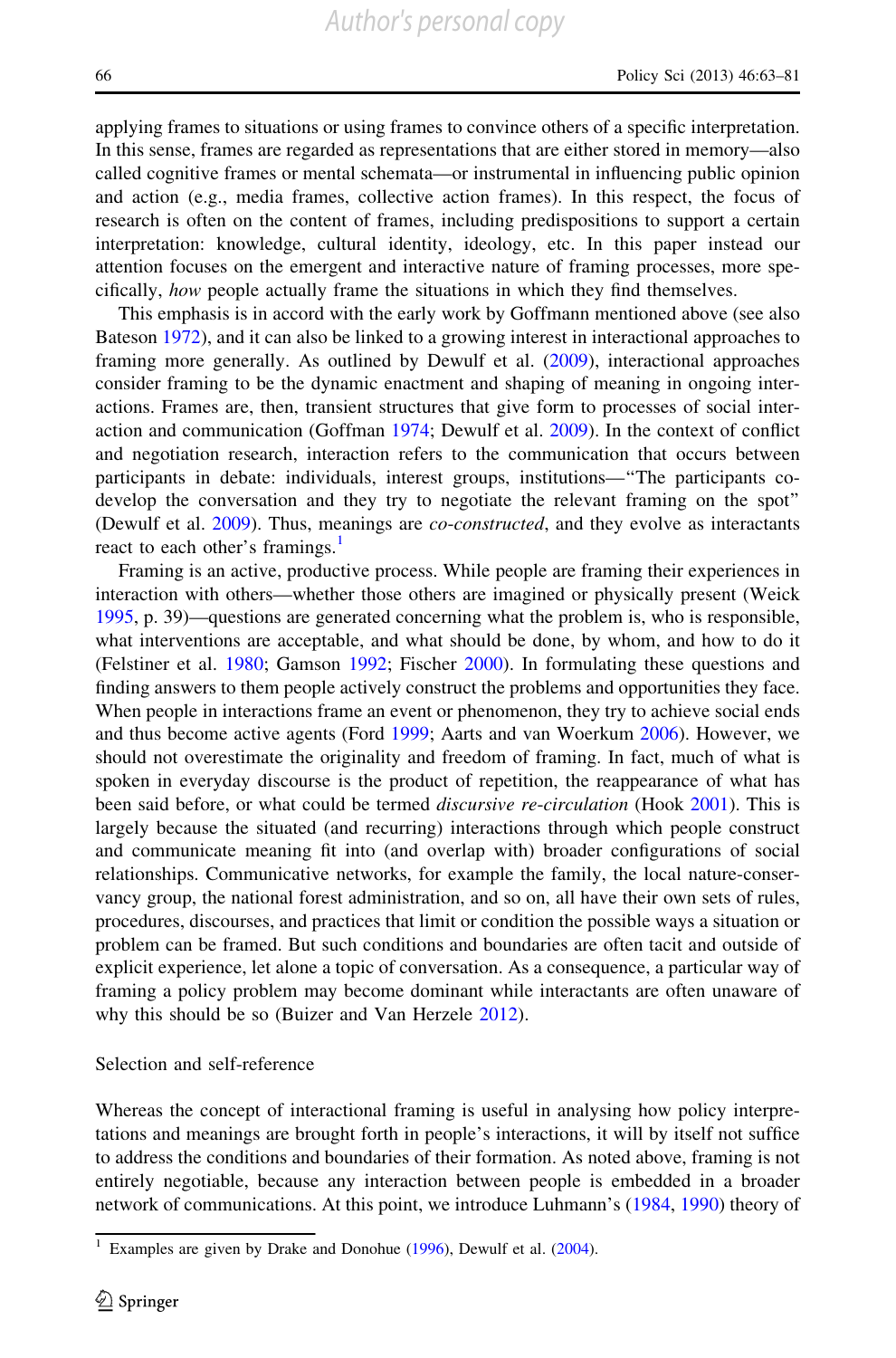self-referential social systems. Such systems (e.g., law, politics, science) constitute their own boundaries, re-create the conditions for their internal operations, and develop according to their own operational logic rather than obeying an external logic (Jessop [2001\)](#page-19-0). Luhmann's ideas are most commonly applied to the government side of policy implementation—in particular, public administrations and organisations—but they can also be useful when considering the life-worlds of citizens.

An important feature of Luhmann's theory is the distinction between system and environment. Each system treats the others as part of its environment. For Luhmann ([1984](#page-19-0)) the communication between system and environment involves two major aspects: selection and self-reference. Selection is inevitable simply for capacity reasons. We can only think about a few things simultaneously, and even a single thing or object can be grasped through different viewpoints, or, put another way, the object allows for multiple inter-pretations. Luhmann [\(1995](#page-19-0)) uses the notion of *references*: "The totality of the references presented by a meaningfully intended object offers more to hand that can in fact be actualised at any moment'' (p. 60). Because the world is excessively complex it always contains more possibilities than the system can respond to. In fact, the environment is always more complex than the system. And, the function of a system is precisely to make complexity accessible by reducing it and being selective (Brans and Rossbach [1997\)](#page-18-0). In Luhmann's [\(1990](#page-19-0)) terminology meaning is a selective representation of complexity. ''Meaning is a… powerful form of coping with complexity under the unavoidable condition of enforced selectivity'' (p. 83). And, it is the self-referential structure of meaning that forces selection (Luhmann [1995,](#page-19-0) p. 60). In other words, to cope with complexity the system divides reality into what it considers important or relevant and what is not. This means that systems both include and exclude, and they create visibilities at the same time as they mask or neglect alternative constructions of reality.

The question, then, is how does that selection proceed? In Luhmann's theory—under-pinned by Maturana and Varela's [\(1980](#page-19-0)) autopoiesis<sup>2</sup>—systems have the inclination to pick up those elements from the environment that will define their own world. Thus, the partial perspective on the environment is determined by the system's internal constitution, its own internal logic, rather than purely external information. For an administration this implies that what can and needs to be done is directed by its own structure, which may include staff roles and responsibilities, chosen technologies, the vocabularies and discourses in use. Hence, outside reality is reduced to the point where it can be handled, bureaucratically processed, or regulated. Thus, the self-produced image of reality is not just a by-product of the bureaucratic system, but a concrete condition for its self-preservation and efficient functioning. For example, it is the job of the legal system to transform a social conflict into a technical legal question so that it becomes decidable (Teubner  $2009$ ).<sup>3</sup>

#### Resemiotisation

As we suggested above, selection involves more than choosing something and rejecting something else, it is also a process of transformation. A system—through the day-to-day work of its members or staff—selectively transforms problems it finds in the environment into internal problems. Thus, complexity is reduced and translated into a manageable form. From an autopoietic stance, such transformations are a condition for (or at least lend

Luisi [\(2003](#page-19-0)), for a review on autopoiesis.

<sup>3</sup> Another clear example is the production of sketches and maps for purposes of planning decision making (Iedema [2001;](#page-19-0) Van Herzele and van Woerkum [2011](#page-20-0)).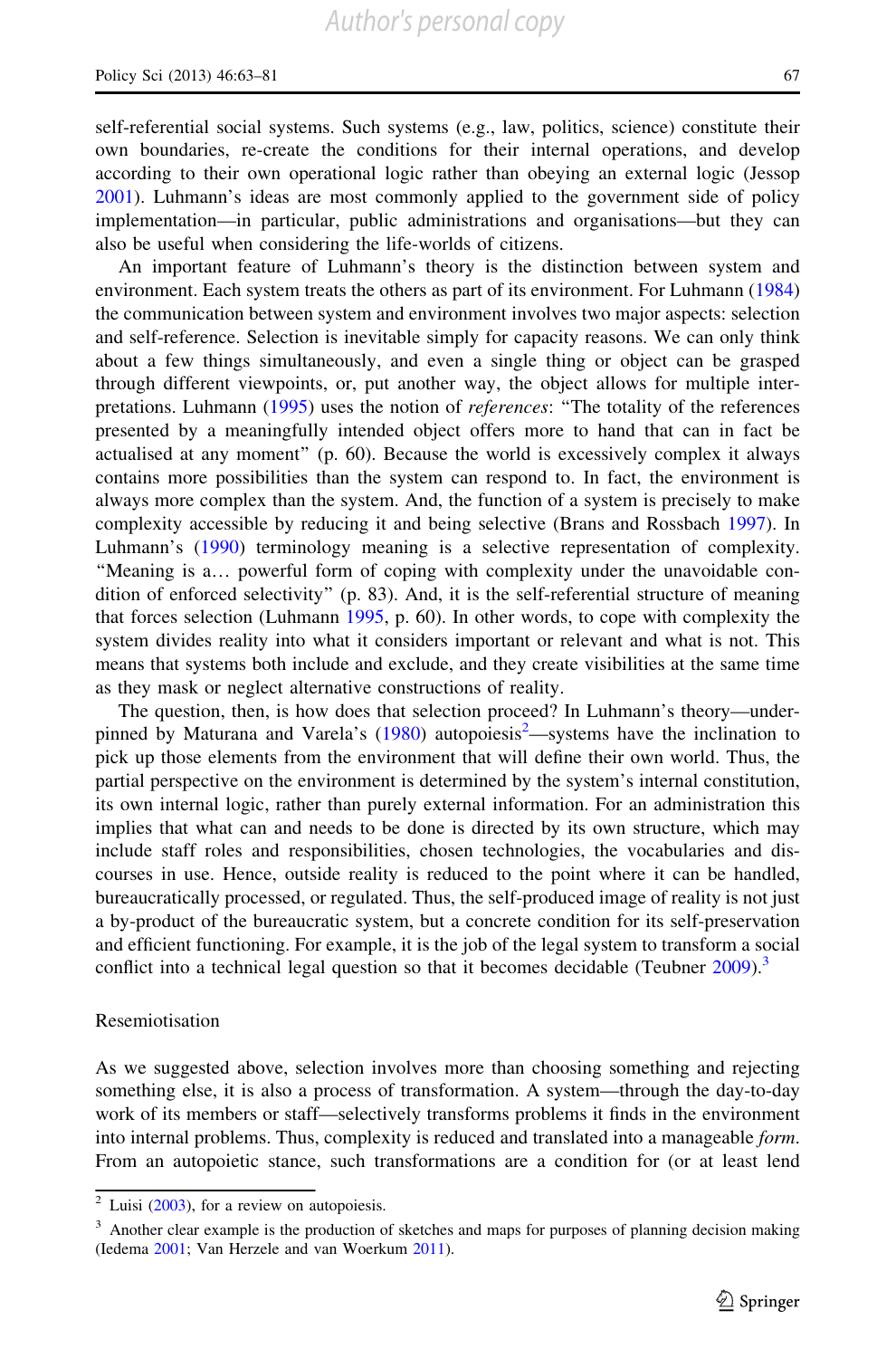support to) a system's effective operation. However, the products of those transformations—for example texts and maps—also take part in subsequent communicative events, that is, situated interactions inside and outside the system. Iedema [\(1999](#page-19-0)) describes the example of a report summarising the outcome of a planning negotiation. The report was written in such a way that it suits the expectations of bureaucratic hierarchy and efficiency (a self-referential perspective). Furthermore, as soon as the report moves to the next stage of the project, its status is reconfigured from being the end point of the social interactions that generated it in the preceding events to being the starting point, the basis of the interaction in the next step of the process. To highlight the shifts in meaning-making that occur through such processes, Iedema [\(2001](#page-19-0)) introduces the concept of resemiotisation.

In brief, the process is as follows: when a policy artefact—language, object, act (Yanow [1993,](#page-20-0) [2000](#page-20-0))—leaves the confines of the government system, it is exposed to the outside world. Here it gets involved in new situations that require interpretation. Policy instruments are not simply imported into the world of citizens bearing the label ''made in government'' (Teubner [1989](#page-19-0)). Rather, their meaning is constituted anew and therefore probably altered. This is due, in part, to the shift in reality status undergone by those artefacts as they move from the government system to the operational networks of citizens' communications. Whereas a government instrument was the end product of an entire trajectory within the government system, it is now a baseline from which to begin the citizens' meaning-making process. As such, policy instruments may acquire meanings that are quite different from those of the policy system. Thus, resemiotisation is not only a strategy of the policy system (a condition to further a policy's implementation towards its next stage) it also plays an essential role in the communication between different systems.

#### Introduction to the case study

Small-scale forest ownership is an area in which there is ever-growing accumulation of government rules and tools. This applies not least to Flanders (Belgium). To encourage private owners to adopt government policies, a large variety of regulatory, financial, and informational instruments have been put in place over the years (Serbruyns and Luyssaert [2006\)](#page-19-0).4 In addition, forest groups—cooperatives of forest owners—were created as an instrument to achieve policy objectives.<sup>5</sup> In contrast with traditional policy instruments, forest groups have growing success and popularity. They are supportive in several ways, including providing information and advice to forest owners and assisting them with management practices. Important in this case is that forest groups are expected ''to reduce the distance between the owners and Flemish government forest policy'' ([www.](http://www.bosgroepen.be) [bosgroepen.be,](http://www.bosgroepen.be) accessed November 15, 2011).

Owners of pine plantations are a key target group for government policies to promote sustainable forest management. Until recently, however, little was known about this group. In 2004–2006, a research project was undertaken to learn about these owners, their motivations of ownership, management activities, and experiences with government

Incentives offered by the government (subsidies for reforestation, forest management plans, etc.) have had limited success, although they generally cover more than the costs and the loss of revenue (Serbruyns and Luyssaert [2006](#page-19-0); Verheyen et al. [2006\)](#page-20-0).

<sup>5</sup> These concern, in particular, the 1990 Forest Decree, and the Sustainable Forest Management Criteria stipulated by the Flemish government in 2003. Additional information on forest groups is given by Van Gossum and De Maeyer [\(2006](#page-19-0)).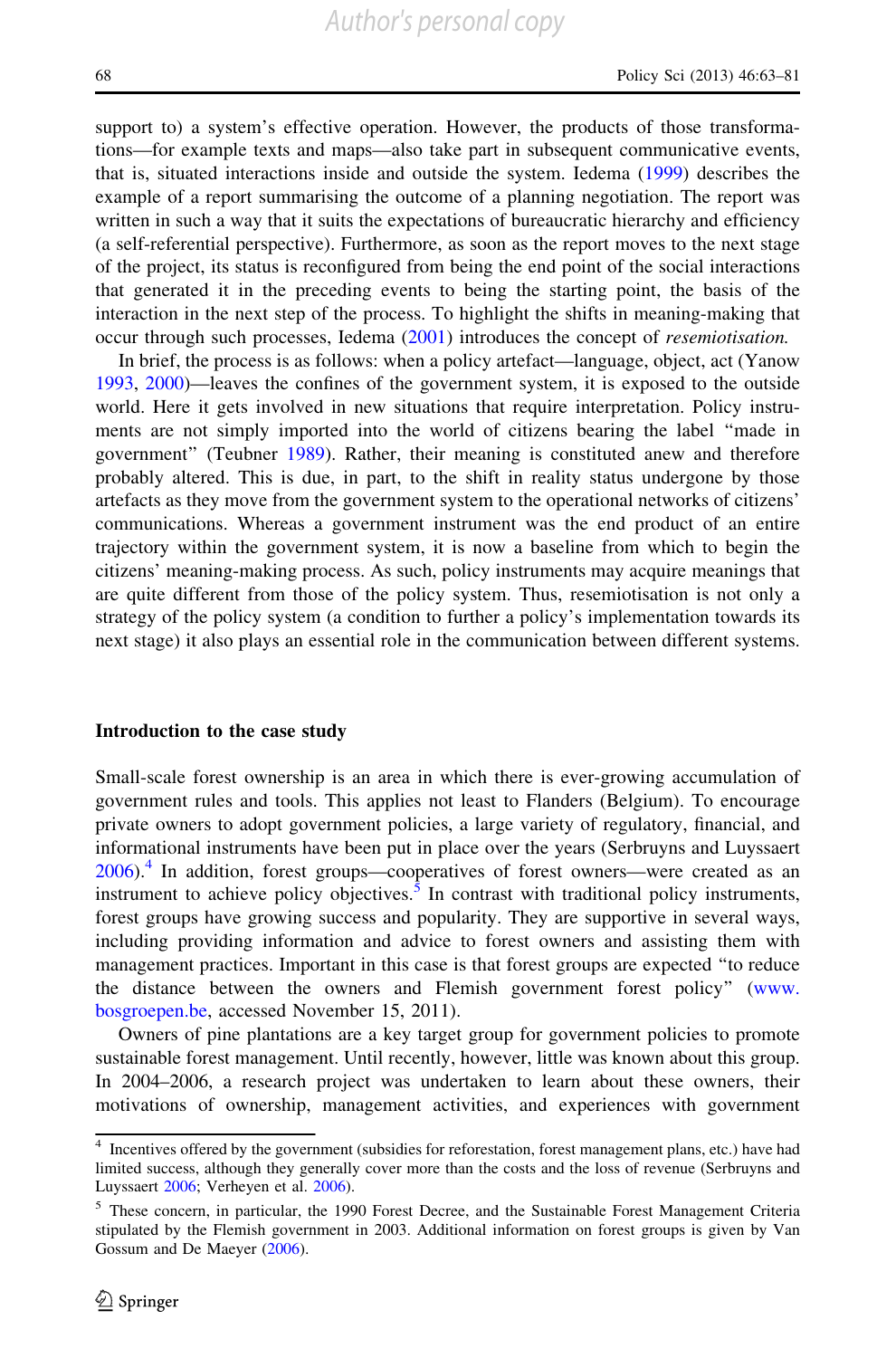instruments.<sup>6</sup> A quantitative survey and subsequent focus groups were conducted with property owners of parcels within large areas of pine plantations in the North of Flanders (Van Herzele and Van Gossum [2008,](#page-20-0) [2009\)](#page-20-0). The survey results suggest that most of the properties here are very small (60 % less than one hectare), the owners are predominantly male and fairly old (mean age 61 years) and they are often well educated.<sup>7</sup> The survey also revealed that the owners vary in aspirations about their forest. Cluster analysis was used to categorize the survey respondents into three groups on the basis of their motivations of ownership. These were labelled *economists, recreationists,* and *passive owners*.<sup>8</sup> For a typical economist, the forest must be profitable, both productively (timber and firewood) and as a financial investment. For recreationists, recreational motivations are most important (relaxation, walking for pleasure, wildlife). Finally, passive owners seemed to have no clear motivation. The results were then used to select two focus groups in each motivational category.

Whereas the six focus groups revealed contrasting opinions about forest management, one striking observation from all these groups was the strong sentiments the owners shared on the issue of government intervention. These pertained to rules and tools of all kinds, including both the newer ones, for example the forest groups, and more long-standing restrictions on cutting trees, building a cottage, and so on. Given the broad representation of owner types and the richness of the data—not merely reflecting opinions but showing how these were formed through group interaction—we decided to use this material for the analysis hereafter. Before turning to the analysis we provide information on these focus groups.

The focus groups were established in two different regions, with three groups in the Flemish Sand region and the other three in the Campine region. To obtain a sufficient number of participants, a total of 80 individuals were recruited from the pool of survey respondents. The sample was gradually built up and more or less evenly distributed across the three motivational categories and the areas of pine plantations. The potential participants were telephoned and asked to participate in a focus group. Those who agreed were sent a letter with further details and asked to confirm their participation. They were also invited for a lunch after the meeting. Finally, 64 turned up at the focus groups. Table [1](#page-9-0) gives an overview of the participant characteristics.

The focus groups were conducted on Saturday mornings in April and May 2005. The discussion guide centred on the owners' practical experience of and viewpoints on forest management, including the role of government. An assistant moderator was present to make notes on group interaction: who was speaking to whom and any non-verbal behaviour throughout each session. All focus groups lasted for 2 h. They were audiorecorded and transcribed verbatim (360 pages in total). The contents of the transcripts were coded, and parts of the coded texts were subsequently categorised, analysed, and interpreted by using the interpretive policy analysis presented in the previous section. Given our emphasis on the processes of policy interpretation, the dynamics of the group was as important as the manifest content. According to methodologists, focus groups are a valuable resource for documenting group processes of joint meaning generation (Bloor et al. [2001](#page-18-0)). The focus of analysis is, then, not merely on what participants say about an

<sup>6</sup> Belgian Science Policy: Feasibility of forest conversion: ecological, social and economic aspects, Scientific Support Plan for a Sustainable Development Policy (SPSD II), Part 4: Mixed actions (MA/O4).

<sup>&</sup>lt;sup>7</sup> Out of the 276 respondents, 74 % were male, 25 % were older than 75 years, 52 % were retired, 43 % had completed higher levels of education (bachelor or master degree), 28 % inherited the property; 18 % had a residence on the property, 33 % lived at a distance of less than 5 km and 30 % between 5 and 20 km.

<sup>&</sup>lt;sup>8</sup> This typology is much in line with findings elsewhere (Van Herzele and Van Gossum [2008\)](#page-20-0).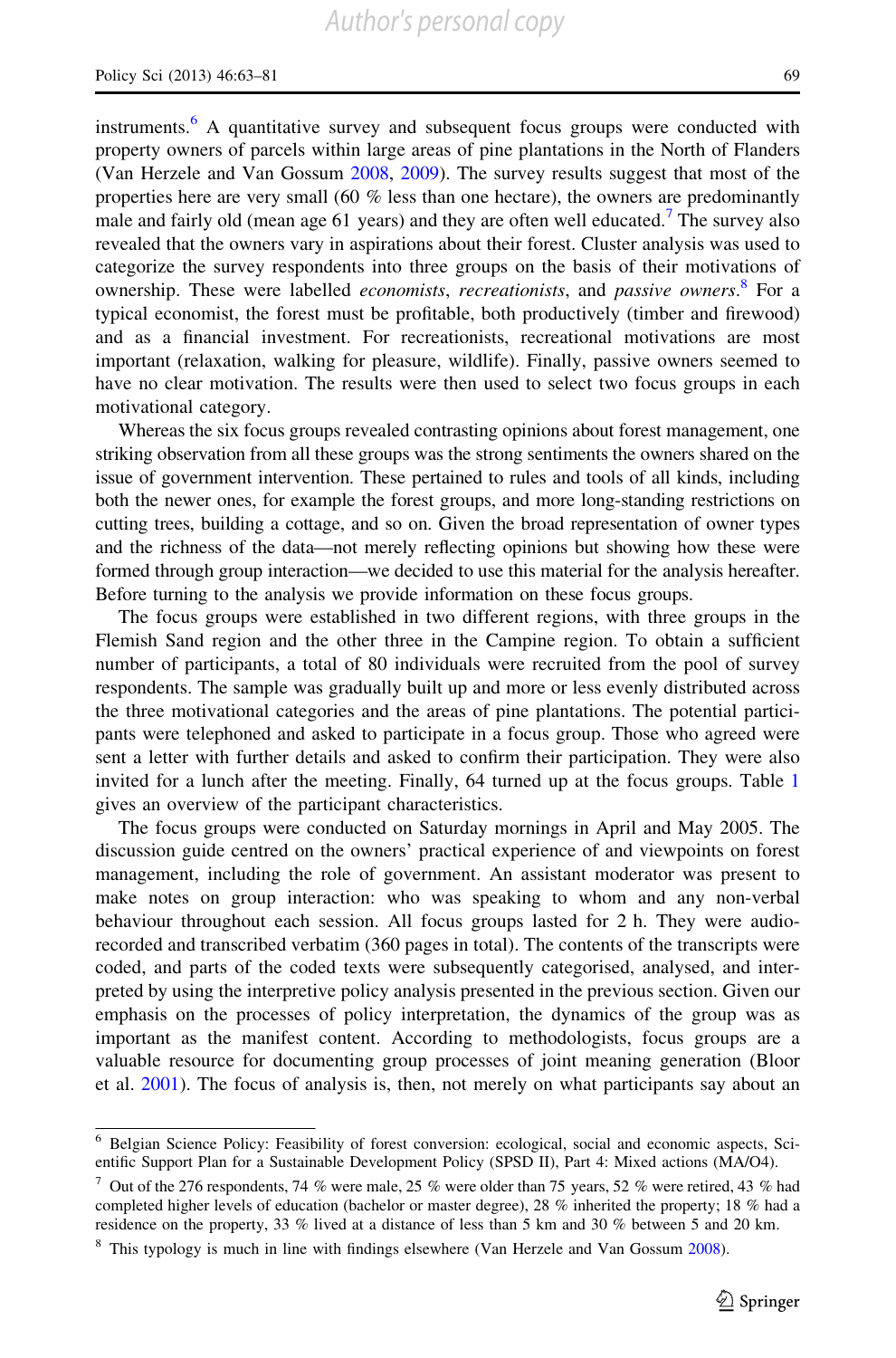<span id="page-9-0"></span>

| Table 1 Participant characteristics   |                                    |                      |                   |                       |                      |                  |
|---------------------------------------|------------------------------------|----------------------|-------------------|-----------------------|----------------------|------------------|
| ocation                               | Sint-Niklaas (Flemish Sand region) |                      |                   | Geel (Campine region) |                      |                  |
| Date                                  | $\overline{\phantom{a}}$<br>April  | April 9              | April 30          | April 23              | May 21               | May 28           |
| Participants                          |                                    |                      |                   |                       |                      |                  |
| Motivational category                 | Economist (85 %)                   | Recreationist (83 %) | Passive (60 %)    | Economist (83 %)      | Recreationist (89 %) | Passive (86 %)   |
| Mean age (range)                      | 67 (40-78) years                   | 52 (36-65) years     | 57 (15-84) years  | $60(46-71)$ years     | 56 (44-76) years     | 64 (33-78) years |
| Gender $(\%$ men)                     | $71\%$                             | 50~%                 | 60 %              | 75 %                  | 77 %                 | 57%              |
| ownership (range)<br>Mean duration of | .9-62) years<br>$\frac{1}{2}$      | 29 (5-54) years      | $22(14-29)$ years | $22(1-35)$ years      | $22(10-43)$ years    | 41 (8-75) years  |
| Daily/weekly in forest                | 57 %                               | 58 %                 | 40 %              | 83 %                  | 78 %                 | 29%              |
|                                       |                                    |                      |                   |                       |                      |                  |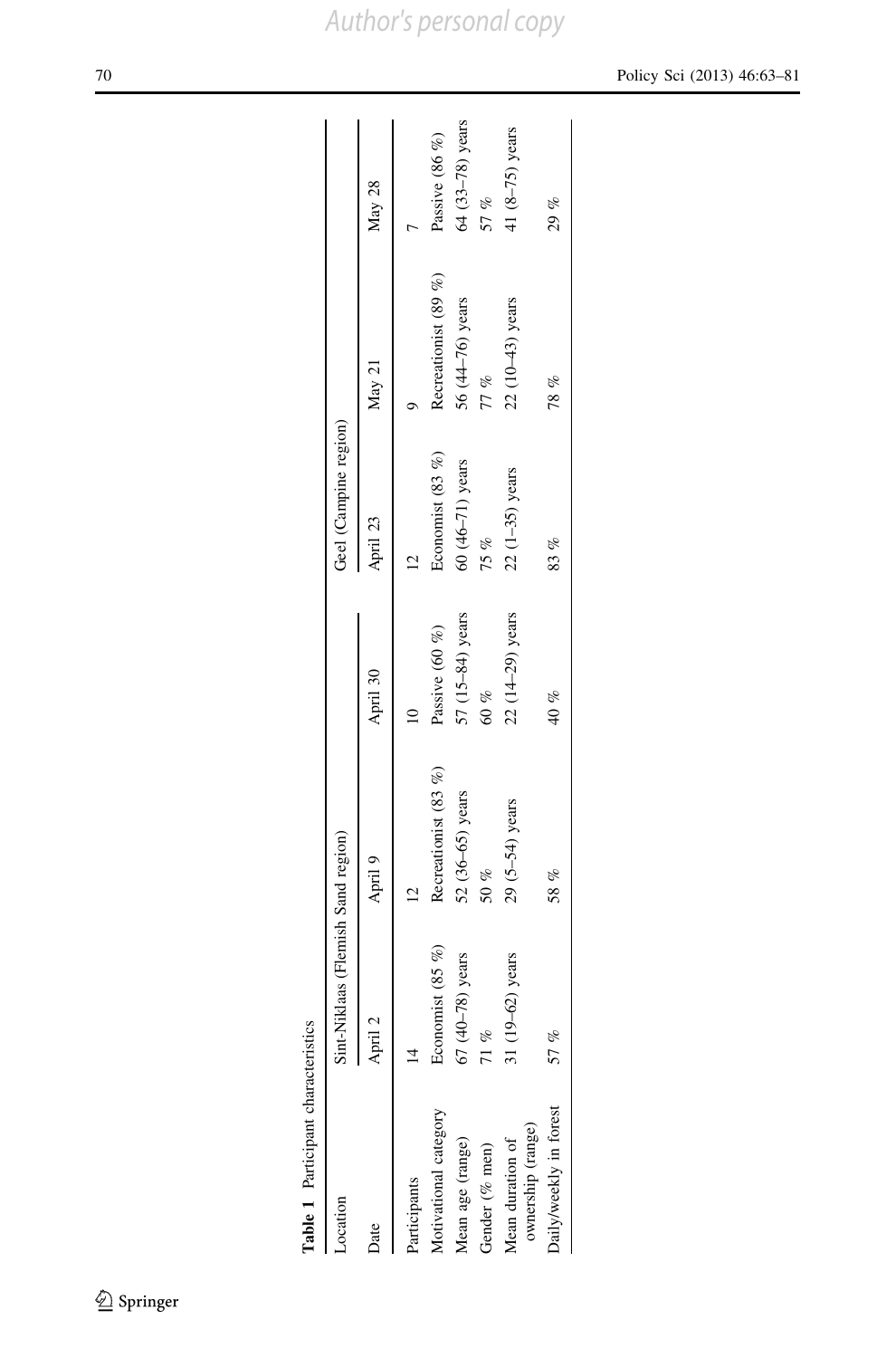issue, but how they say it and why they say it the way they do, that is, what leads them to express things in a particular way (Morgan [1997](#page-19-0), pp. 20, 46).

# Coping strategies by small forest owners

Overall, the focus groups generated lively conversations. Clearly the participants enjoyed sharing perspectives, telling of experiences, and hearing from one another.<sup>9</sup> As Morgan ([1997,](#page-19-0) pp. 20–21) points out, such a process of sharing and comparing among participants provides direct evidence on the participants' search for connections among each others' experiences and viewpoints. However, what our situational–interactional analysis reveals is the strategic importance of this process. The participants' interactions built on each other to co-develop and present particular strategies of coping with government intervention. As a result, we were able to identify three major types of coping strategy:

- how forest owners interpreted (and resemiotisised) policy artefacts from within their life-world to make them contestable, even disprovable;
- how forest owners constructed contrasts or boundaries (i.e., between we and they identifications) to strengthen a shared discourse against the government system; and
- how forest owners—with or without the help of the forest group—positioned themselves within the government's perspective in a way acceptable to all parties.

Interpreting (and resemiotisising) policy artefacts from within the life-world

As a general observation, small forest ownership is entangled in various ways with the lifeworlds of the owners, involving personal achievement and freedom, escape from daily routine, aesthetic enjoyment, contact with nature, family togetherness, financial investment, but also many worries about doing the right thing in the right way.<sup>10</sup> Consequently, as a part of the life-world of the owners, the forest means different things to different owners. Interestingly, however, what all these owners have in common is that the lifeworld serves as a basis from which to discuss and evaluate the policies they face.

At any time during the sessions, including right from the beginning, we find participants airing their resentment of government intervention and, in doing so, making connections with what it means to be a forest owner. The following extract is typical and gives a flavour of the overall tone. The moderator had asked the participants what they highly value about forests and that should not be changed.

Marc (after a rather long silence).... The feeling that that forest is yours... that you can actually live there like a king from nature… If the state is going to interfere too much with that, then… um… then the fun is gone.

Andre': Yeah... the owner should in fact be the boss... yes...

Armand: That no one from above is going to tell you... it ought to all be conifers now... Roger: Advising…

We note that the participants were not acquainted with each other.

<sup>&</sup>lt;sup>10</sup> Full analyses of forest and owner relationships are given by Bliss and Martin [\(1989](#page-18-0)), Rickenbach and Reed [\(2002](#page-19-0)), and Van Herzele and Van Gossum ([2008](#page-20-0)).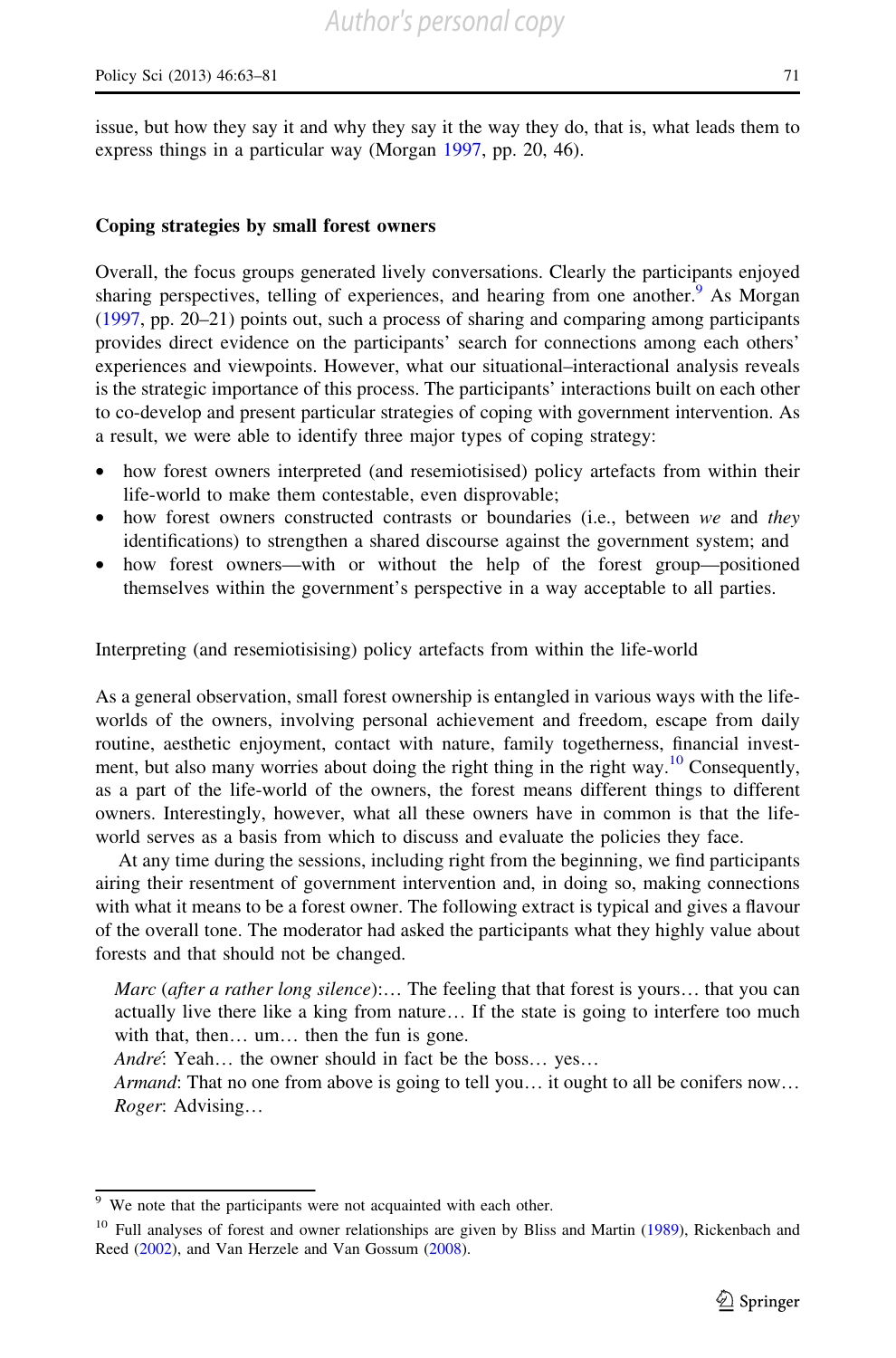André:... thus... um... in fact, the forest group lets the owner be boss... gives advice... gives recommendations… will possibly help… but lets the owner be boss (many nod in agreement).

Marc: The state has duty to help... not to play boss... they should help us and be thankful that we are such idiots to work and do… and from which everyone benefits. Moderator: Yes Madam?

*Rafaelle:* Um... For me, personally, it is… um... there is a lot of money in it… it brings nothing… and then someone else has a say in it… No, I do not fancy that idea at all. (Sint-Niklaas, April 2)

Despite the different meanings they attach to the forest—for instance, a houseman's working place and an old lady's capital investment—the owners end up having a collectively defined sense of what government intervention means. But, what is more, such a collective construction of reality is also functional in the interaction. In particular, the whole idea of government intervening to regulate and place restrictions on the owners' autonomy is made contestable by presenting it from within their own life-world. Apart from such generalised opinions that are directly on the topic, we also find plenty of references to concrete practical experiences. Two anecdotes about restrictive rules:

Louis: I, thus, have four dogs... and then I am in the forest with those four dogs and a forester turns up… and they run free… you can't do that… I find that wrong (Marcel nods in much agreement). Thus, now I have to keep my four dogs on a leach... so there is no freedom for those dogs, eh?… And neither for me, eh?… And I do think, however, that a forest… to repeat what was said a moment ago… why do you do it… to have freedom... piece... yes... that is gone... I can't let my dogs go. (Geel, April 23)

Johan: From April first you can't enter the forest with a saw… to July first… it's birds time! Thus um… we have stopped working now. It was a beautiful day this morning, but… it's a pity, eh?… Yeah, from April first you are no longer permitted. (Sint-Niklaas, April 2)

These examples show the self-referential perspective implicit in the framing of practical situations. In answering Goffman's ([1974](#page-19-0)) classic question (what is it that's going on here?) those elements are selected which refer positively to the forest owners' world: freedom for dogs, beautiful day for working, etc. By contrast, the policy artefacts they are faced with (the forester, birds time) are framed in terms of impacts, perturbations, on their day-to-day life. What the rules stand for (in this example, wildlife protection) is not at issue here. Such at first sight simple anecdotes are functional in the conversation in that they add to the cascade of evidence against government rules. One by one the rules are reduced to the point that they become contestable (as unreasonable, illogical, unfair, etc.) and so capable of being disproved. What is particularly interesting here is the shift of meaning the resemiotisation (Iedema [2001](#page-19-0))—that occurs. In fact, any such process involves a shift away from the policy meaning as intended by the government toward the situated meaningmakings by forest owners. Such a resemiotisation is sometimes very explicit:

Leo: The government should try to meddle as little as possible... that would be a great step forward. Because nothing is allowed anymore and you have to pay incredibly much (*André much agrees*). You have a piece of land with trees on it and that is cadastral income… and again to the municipality… and then there is a shed on it where you can eat and store your grass mower… And then you have to pay again for a second residence… If this would cease to exist, it would become much more interesting.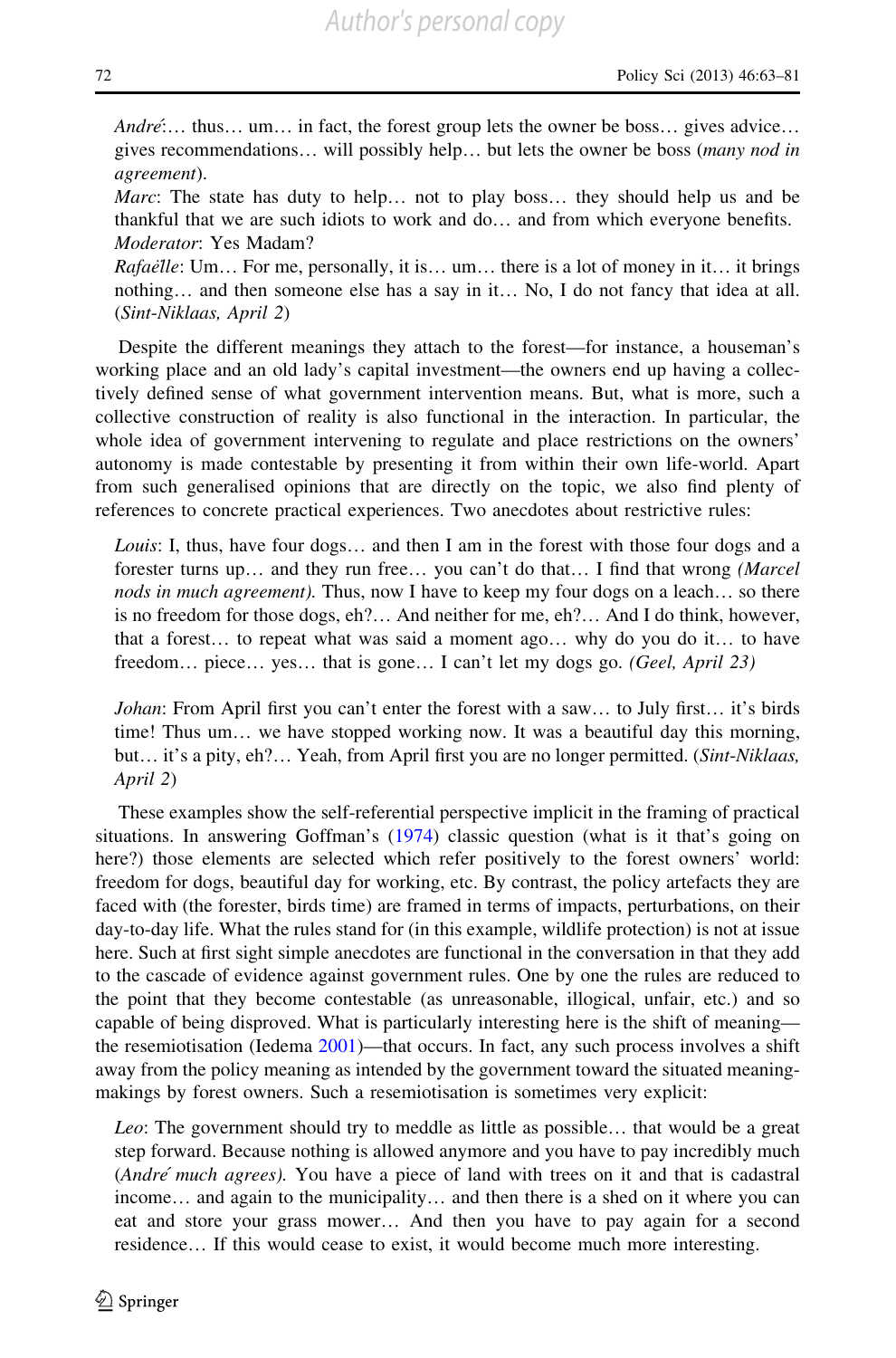Andre<sup> $\epsilon$ </sup>: I find that very important. Arnold: (adds another example of unduly taxes). Leo: It is a burden... but it is a milk cow for the government. Arnold: Yes, yes… completely wrong… (Sint Niklaas, April 9)

The strategy used here is similar to the previous examples—the rules are interpreted anew (with the aim of disproving them)—but, interestingly enough, these owners are taking the resemiotisation even further. They qualify their own framing of the situation as natural and concrete reality—eating, storing the grass mower—and, at the same time, they blame the government for transforming physical reality into (unreal) juridical terms—a piece of land with trees into cadastral income and a shed into real property—and this with the intent of profiting from the forest owners. As Teubner [\(1989](#page-19-0)) points out, the law not only produces legal rules and acts but legal constructions of reality also. Cadastral income, for instance, is a purely internal construction of the outside world. The fact that government creates and imposes a reality of its own that cannot be matched to reality out there is further proof to forest owners of the validity of their accusations.

Drawing boundaries between themselves (we) and the government (they)

We saw above that forest owners find themselves the target of government rules and acts and see their everyday reality transformed into government constructions (cadastral income, exotic species, etc.). Overall they agree that the government should not patronise, play the boss, meddle with and profit from them. All this suggests a deep division between the two worlds (government and forest owners). In the following we illustrate how boundaries of separation and incompatibility are also, in part, actively created in conversation.

Perhaps most obvious is the observation that in all focus group conversations participants are constructing negative identities of government. Below we list a series of quotes with reference to the issues raised.

The government is slow:

André: (furious) When you ask the government... It happened to me... eh... and I got my tree cutting permit two years later… yeah… two years later eh! (Sint-Niklaas, April 2)

The government is not hard working:

Arnold: The government eh… that are officials eh… they are not motivated… it should be four o'clock as fast as possible… so they can go home… and preferably at two… (Sint-Niklaas, April 9)

The government is not qualified:

Karel: The highest placed people in the [ministerial] cabinet, eh… they never had to pass an exam. (Geel, May, 21)

The government makes decisions on its own:

Guy: The whole thing is decided over our heads… from one day to another it becomes nature area [on the zoning plan]… dark green coloured and you're not aware of it… and then they ask your opinion… while you no longer have a say (Angela and Paul agree). (Geel May 21)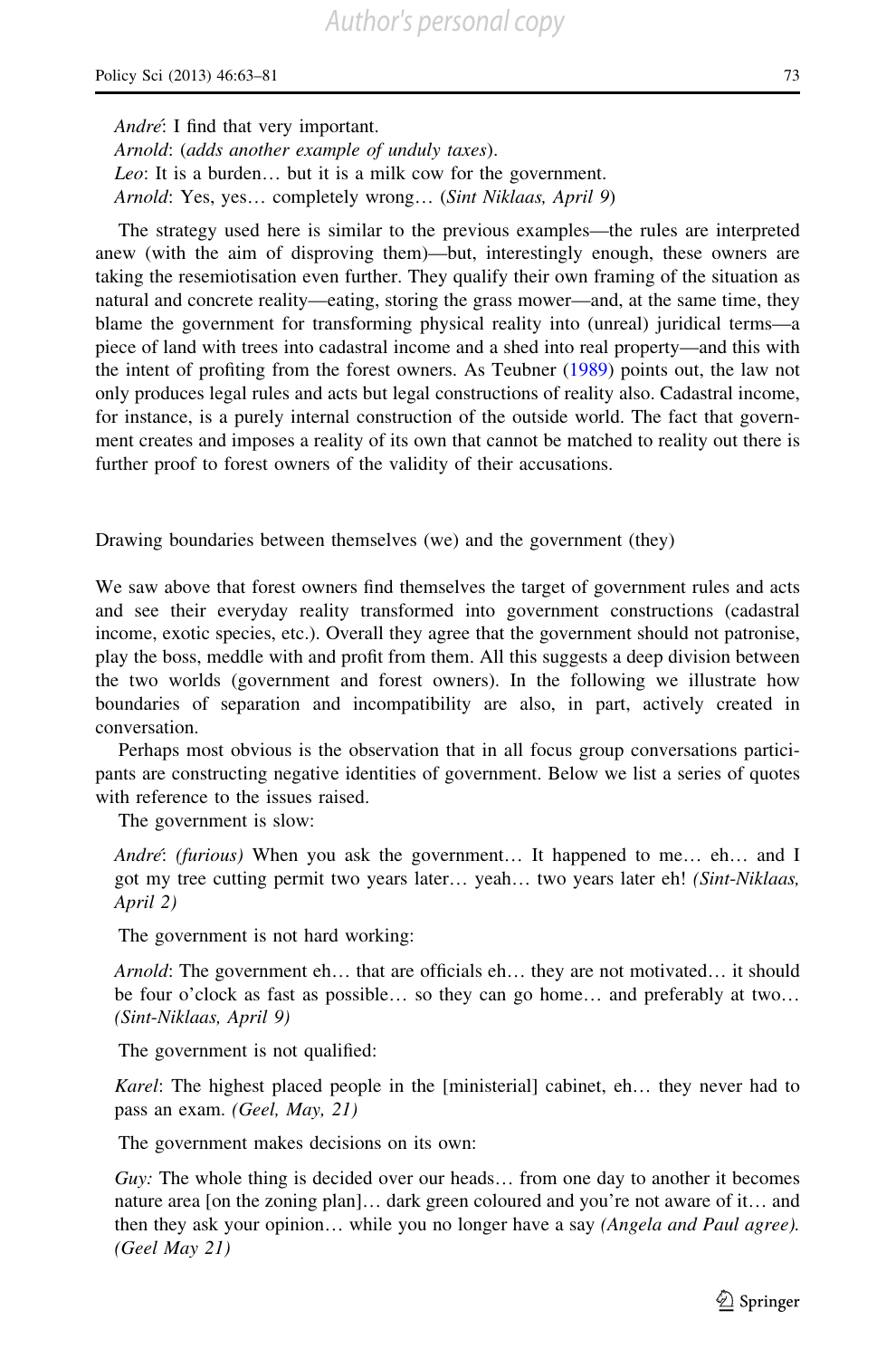The government takes all the power:

Robert: When they get so much power eh... that is really too much power against the small people. (Geel, April 23)

The government is forest-unfriendly:

Eddy: In the Lembeke Forest hectares and hectares have been sold… and castles were built there (Arnold nods affirmatively). (Sint-Niklaas, April 9)

The government has no long term vision:

Karel: A politician thinks only of the next election (some laughter). I think that is something very important... That sustains itself... Nothing more... (Geel, May, 21)

The government knows little:

Raf: What sort of authority is Nature & Forest [the forest administration]? Let me say it rude… one that actually knows nothing… or knows little… and has its own wisdoms… which have grown over the years. (Geel, April 23)

Similar to most citizens, forest owners have little access to the government system, let alone its internal operation. So, in conversation they have to work with the knowledge at hand: hearsay, practical experience, common sense, etc. However, the biggest issue here is not the evidence itself, but how it is used in interaction. By opening small windows into the system and shedding negative light on it, the government is judged and rejected for who it is and not merely for what it does to the owners. In the last two quotes we also note a reference to government as an autonomous (autopoietic) system, that is, one that sustains itself and creates its own wisdom. Furthermore, government is mostly defined by what it is not (not knowing, not caring, not clear, not trustworthy, etc.), in fact, referring implicitly to what is normally expected from a good functioning government.

In interaction, the forest owners confirm each other, resulting in the development of a common story that is constantly reinforced and reproduced. By adding examples of the same attribute—unknowing, capricious, etc.—individual framings of government reinforce each other and result in a shared truth that is not contested within the we-group. All of this also leads us to a further observation: the construction of a negative *they* (the government) is often contrasted with the construction of an opposite we, being the poor and powerless, hard-working people who own a small piece of forest on which they are not allowed to do anything:

Antoine: And I also think an ordinary person has a right to a little relaxation in a forest and when you come to buy a forest lot… if only 200 square metres… and you can't place anything on it, and so… For it's all easy… just look at all those in government… or in parliament… yeah… or in the state also… Where are… where are their properties… eh? Their house is built on a huge lot… but we cannot afford… and that I regret. (Sint-Niklaas, April 2)

*Marleen*: Very rich people who have a villa somewhere in Spain or the like... where they go on holiday… but an ordinary human… a hard working human who can afford a little forest… that is quite something! And if he is still limited by the government because he can't place anything on it… then I find it a said affair… because for these people is this a dream. (Sint-Niklaas, April 30)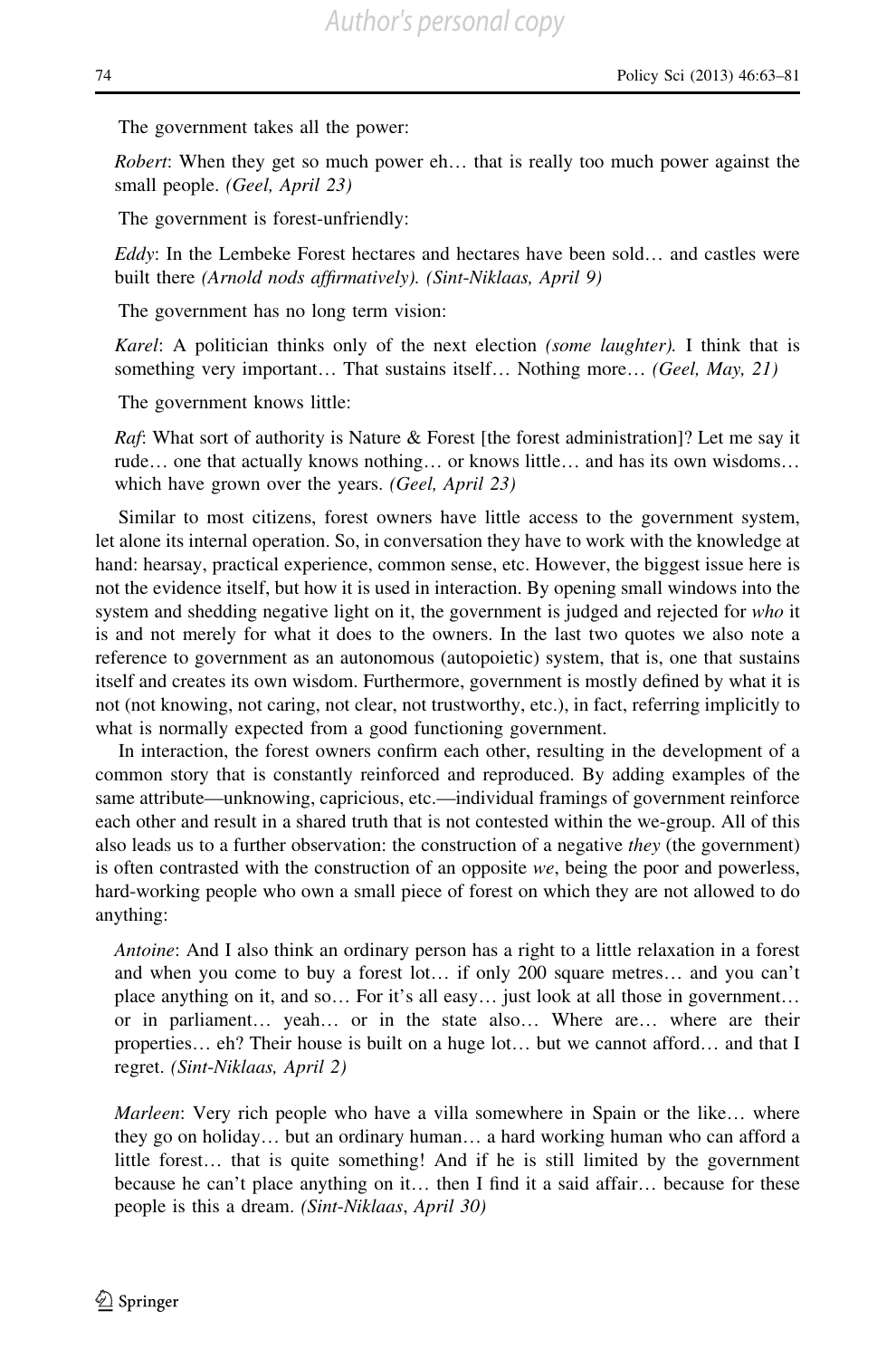*Author's personal copy*

#### Policy Sci (2013) 46:63–81 75

As the above quotes show, the contrasts or boundaries created between the government and forest owners serve as a further argument to contest the government rules and tools. This also means that boundaries should be protected against the government. Even a seemingly fortunate situation like being provided with information from the government is commonly framed as threatening forest owners' autonomy.

Marleen: I think if you need information... then you go and get it... they should not impose that information…

Marijke: Yeah… you should actually find it yourself (Marleen admits).

Jean: Well, that's what I think too!

Marleen: I think there is enough information to be found… but that information should not come to you… you should look for that information, eh… that is my standpoint (many agree) (Jean, Marijke and Beatrix exchange experiences about the information they were receiving from the municipality).

Jean: I think it's good… but above all… um… it {the information} must be available but they shouldn't drop it in my lap… I will go and ask for it (makes many gestures). Ben: Yeah… they should not spoon-feed us everything…

Jean: No... no... no... if you want it you should just ask... it shouldn't come across, eh… it should come across as a sort of advice…

Ben: Yeah… and that's what the forest group does, eh… the forest group just gives advice… you get what you ask for but there is nothing imposed…

Jean:… and that they send a letter every three or four months… I do not mind that… I think that's good… so you stay… you stay alert…

Guido:... of course... so you wake up or you stay awake or...

Jean:… of course…

Guido: Yes, that's enough!

Marleen: In other words... it should be free of obligation and definitely not pushy (Beatrix admits).

Guido: Yes, absolutely... and I would be willing to pay something... eh... that's no problem… Oh my goodness, that's no problem… if they leave me in peace after that. (Sint-Niklaas, April 30)

In these processes of constructing and protecting boundaries the so-called forest groups play an interesting role. Basically, the forest owners seek to frame the forest group as being closely linked to them. This is also shown, for example, by *personalising* the forest group as being there for them:

 $José:...$  and I have... with mister X {name omitted}... and I just call him "Jan"... I made a deal with him… which trees they would thin out… and that has already happened twice and I must say that they have done well, that I have had no dirt at all. (Geel, May 28)

Ben:... and the coordinator is Sylvie Y {name omitted}... a very sympathetic lady (Romain is smiling)… and she helps… and you regularly receive… when you have a computer at home… messages like we organise a walk over there… that's a possibility… or we offer courses in tree pruning… and so on. (Sint-Niklaas, April 30)

Interesting enough, the forest group—which is in fact a government tool—is considered not to belong to the government. Even more, the forest group is often contrasted with the government (the very first extract is one example). When the owners talk about the forest group they stress their help and assistance with forest management. Important, moreover, is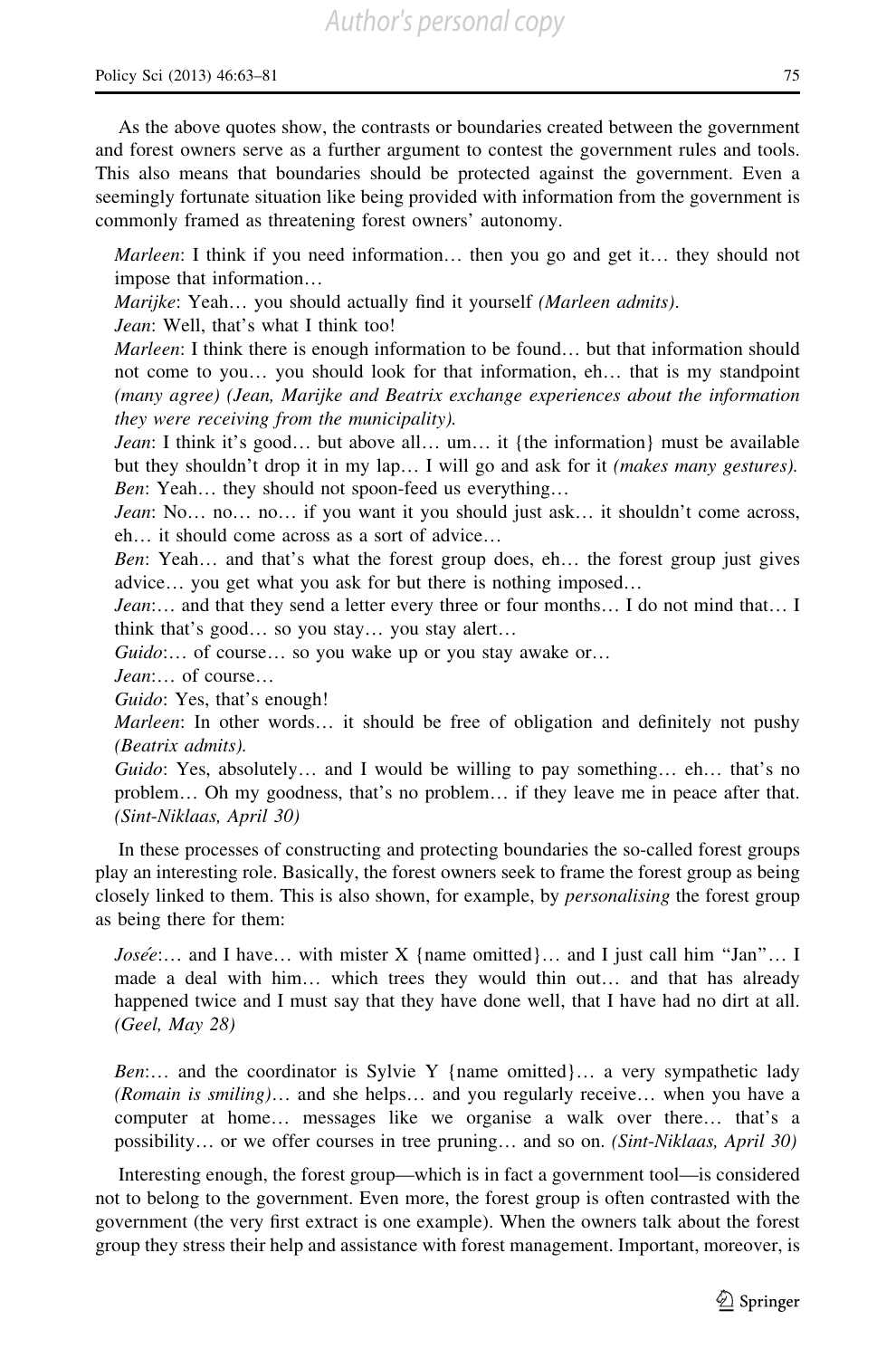that they regard these interventions not as meddling. On the contrary, they find that the forest group takes into account the views of the forest owners and as many would say: ''the owner remains boss''. In other words, the forest group respects the forest owner's life-world, including its *boundary codes* such as property, autonomy, and freedom. Hence the owners collectively frame the forest group as a separate system independent from government, so they can take advantage of it and, at the same time, blackguard the government as much as they like. As a result, the relational distance increases between owners and government.

Positioning themselves within the government's perspective

We already noted that the forest owners are well aware that the government constructs its own realities. Specifically, rules and regulations condition the way outside reality is transformed (e.g., into legal constructs) so that it can be handled within the institutional system. A notable observation is that the owners try to fit themselves into the government's (self-referential) perspective with the aim of enhancing their own position. One strategy is to re-create the situation in such a way that it complies with the rule's terms and conditions in a way that is profitable for them:

Marc: I have sold that forest to just four metres less than one hectare… because from one hectare you are a petty criminal or a big capitalist, as can be seen from the taxes you pay. (Sint-Niklaas, April 2)

Herman: Speaking as a farmer, I find it sad that you need a permit to cut down a tree... and as a farmer I know very well… trees are shooting up everywhere… um… those green guys have made it such that when they hear the drone of a saw… they point the finger and say… that is not allowed… It is so bad that farmers make sure in advance that no more tree can grow big eh… so that they no longer need to cut it down… that is totally absurd… (Geel, April 23)

Thus, the owners act within the rules of the government but at the same time they avoid the major drawbacks of these rules (for instance, paying a lot of tax). The strategy of shifting the situation also implies that the existing rule, because of not being neglected or contested, is implicitly reconfirmed. Such a strategy is, of course, limited by what is possible in each situation. Moreover, many forest owners have little knowledge about government regulation. As a consequence, they are uncertain and even anxious about their position in relation to the government perspective.

Paul: Until recently, I was even scared to chop down a dead tree in my forest… (Johan assents)… because I still had the idea that sometime we could be arrested… neighbours who telephone and say… hey… come and see what the one next door is doing. (Geel, May 21)

Testimonies like this are sometimes used when owners praise the forest group for improving their situation. The forest group is commonly framed as a solution, an intermediate device for coping with government intervention. By sharing negative experiences this role is continually confirmed in the course of interaction:

Armand:… and the forester had to give his permission… give his blessing… to recover a tree that has fallen down… but then he says… if you still want to recover a fallen tree in the future… you must ask for permission to the municipality… I say… why should I ask permission to recover my own wood? You are in a nature area [the zoning plan] he says… I never knew that is a nature area… no… They have not informed me about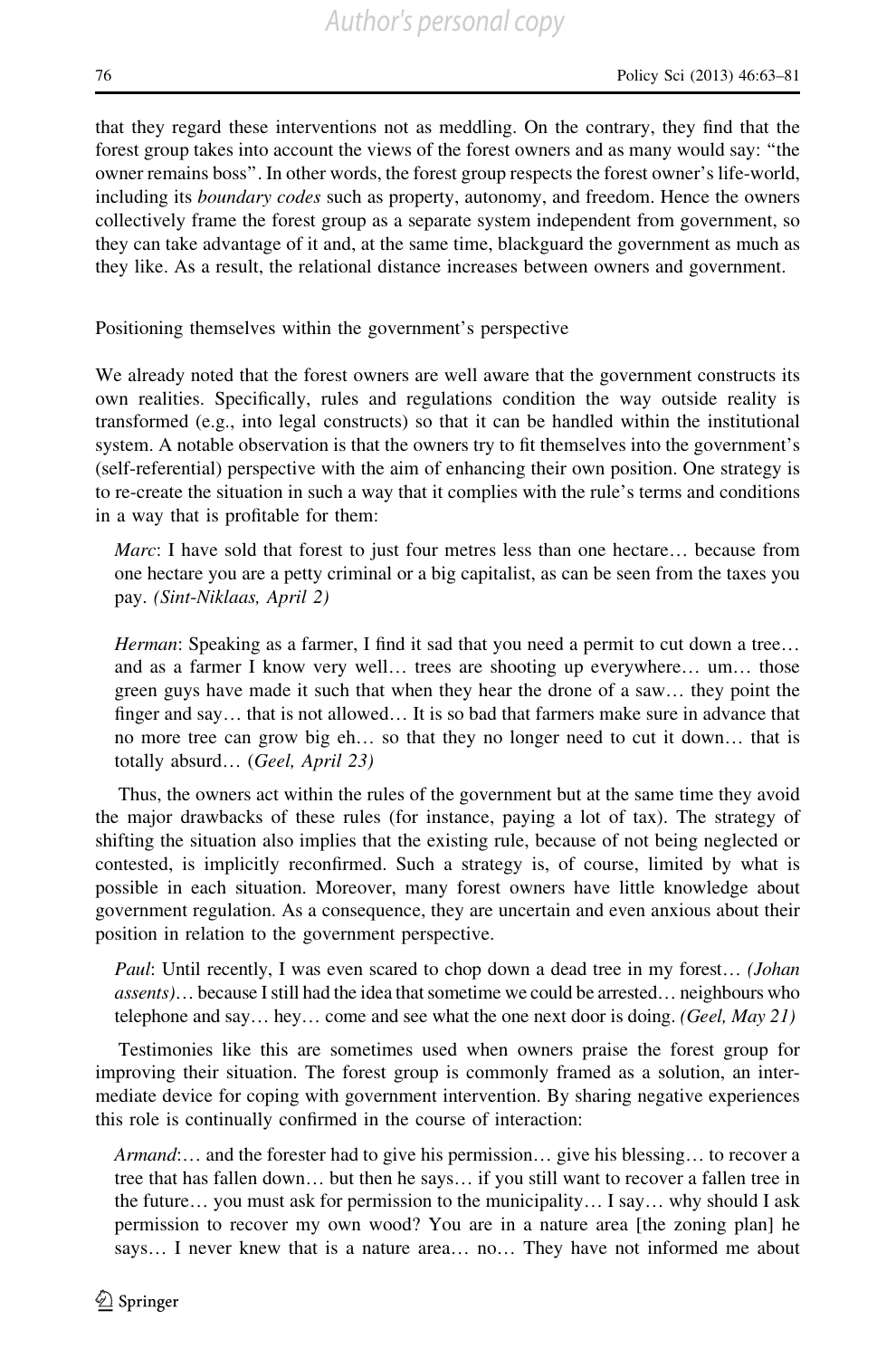this… Thus… if there is a tree that is a danger… and I want to recover the wood… I must ask for permission to the municipality

Mariette: (vigorously) That's rude! (Others are saying that it is very extreme) Armand: I'm going to appeal to the forest group! (Sint-Niklaas, April 2)

Furthermore, promoting the forest group (in particular to those not yet acquainted with it) is a topic on its own and an essential element to help others enhance their position within the government perspective:

Marcel (toward Herman who is a farmer): I can only recommend to our friend the farmer... if you don't want to spend your time buried in paperwork, just go the forest group… You can only profit from it… I really mean that… those people won't do anything wrong… for they can arrange for a cutting permit… they can really help you… I think… and you have no burden or obligation (Mia adds: ''And it's all free!'') (Geel, April 23).

Johan:... and you can use the forest group to obtain a tree cutting permit (echoed by many) because by yourself you get desperately lost… The forest group itself is saying:… if we ask… everything will be okay… perfect… And you get the phone number of the forester… one week before you start working you must inform him… and that's all perfect… he has not even come to see… he didn't need… I called him… Ah! That comes from the forest group… that's good… it should be okay. (Sint-Niklaas, April 2)

Mieke: It is the only way to do it yourself… because otherwise you'd run into an administrative… um… nightmare… where you don't get an answer in three years… because you wish to cut for instance… you know you can't just do it… so… and they [the forest group] they can. *(Geel, May 28)* 

These quotes illustrate that the forest owners view the forest groups as a tool for coping with the problems they face and for doing what they want to do (e.g., cutting specific trees). As a result, the forest groups support the life-world of the owners and, at the same time, they ensure the reproduction of the government rules. By acting according the rules, these very rules are indeed restated and reaffirmed.

#### Discussion and conclusions: government–citizen relationships

In this paper we developed a situational–interactional approach to interpretive policy analysis. In our view, a major advantage of applying interpretive policy analysis is that it includes the perspectives of the agencies that issue policies and instruments and the people affected by them. In our critique on the behavioural orientation we noted that too often research takes over the logic of policy implementers or what we call the (self-referential) government perspective. For example, people are labelled as target groups and classified as adopters and non-adopters or low and high intenders in relation to a given policy. In contrast, interpretive policy analysis views people as active interpreters implying that the policy in question is likely to have a different meaning for different groups (Yanow [2000;](#page-20-0) Fischer [2003\)](#page-19-0).

The situational–interactional analysis outlined and demonstrated in this paper is concerned above all with the different ways people affected by a policy come to construct their own interpretation of that policy, in interaction with one another. The novelty of our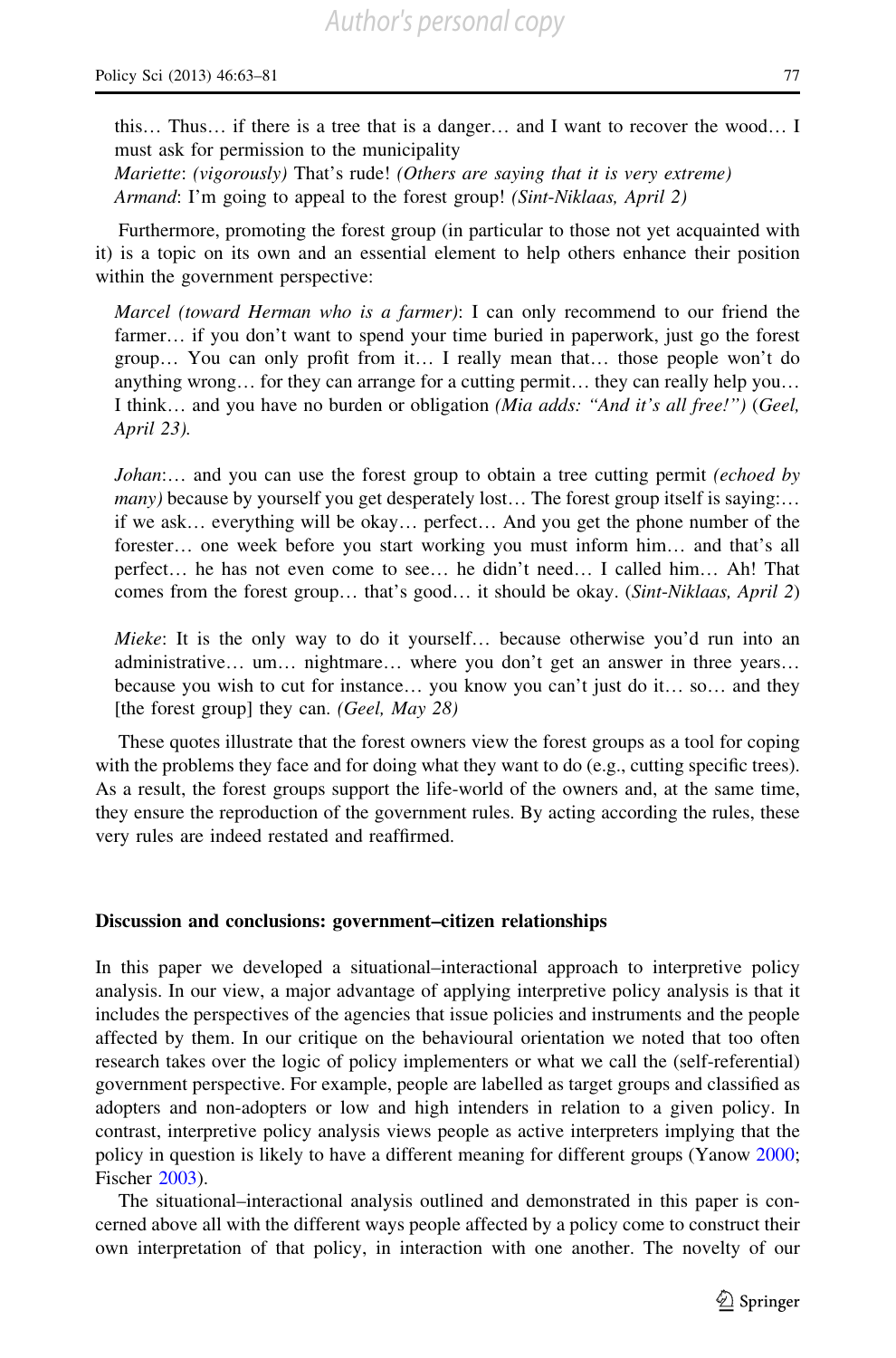approach is that we locate these communicative interactions as situated events within a broader network of (intra or inter-systemic) communications. On the one hand, consideration is given to the sense making or framing processes that people in interaction use to deal with the policy in question. On the other, it is recognised that such interactional framings are limited and conditioned by the life-worlds or systems those people operate in. How a problem is framed, for example, will depend on the flow of interaction in which it is discussed as well as interactional relationships a priori present (e.g., the forest and the forest owner, the governing and the governed). In our case example we showed indeed that here-and-now conversations of meaning-making are firmly embedded in more or less enduring relationships *within* and *between* systems (the government, forest groups, forest owners), and that these sense-making conversations somehow serve to confirm one's own system. Thus, the three coping strategies identified from the focus group conversations can be understood as both citizens' attempts to cope with the government's self-referentiality and their own self-referential reactions to the government policies in question.

What our case demonstrates is the active part the citizens themselves play in shaping the government–citizens relationship. Our case example illustrates how citizens, by sharing and comparing experiences, collectively make sense of government intervention. In so doing, they make their policy interpretations from what a policy does rather than what it says (Lipsky [1980](#page-19-0); Yanow [2000\)](#page-20-0). The forest owners in our case were keen to confirm each other's interpretations with supportive examples of everyday life experiences. Overall, we found a great diversity of experiences, arising from different times and situations, involving different types of owner as well as government regulations. Sometimes, moreover, their lived experience fell short—in particular when blaming the government itself and they had to work with assumptions, hearsay and common sense knowledge. Most notable, however, was the owners' on-going effort to seek alignment between the various experiences (and possible other evidence) to transform these into shared objective realities. As a result, government rules and the government itself become, by definition, illogical, unfair, untrustworthy, and should therefore be dismissed as much as possible.

To conclude we draw attention to two phenomena in the case of small forest owners which in our view deserve special attention in future research. The first is the extreme anger and hostility existing among the forest owners. We believe that such strong sentiments could be explained by the owners' limited ability or power to cope with the government policies and instruments. From an autopoietic stance, a government system develops its rules and tools according to its own operational logic. Such a partial, selfreferential perspective on the environment is a condition for the system's effective operation. Citizens in a welfare state do benefit from an effective government, because it frees them from all kinds of worry (education, transport, health care, etc.) and so make their lives easier. Forest owners also are most likely to receive many services from the government. However, there are several points that affect them more directly and profoundly. Along with the many rules and tools the government enters owners' everyday lives. One could say that the government comes as an uninvited guest at the dinner table. As a result, the small forest owners find themselves in an inescapable relationship with the government system. Even receiving information about forest management could, at times, be regarded as threatening. Clearly, the forest owners want to be autonomous and make decisions for themselves. Reis et al. ([2000\)](#page-19-0) argue that *autonomy* is one of the inherent human needs that is decisive for emotional well-being. Government intervention, therefore, will almost necessarily lead to resistance. According to Ford et al. ([2002\)](#page-19-0), such resistance is not to be found "in the individual", but is instead a reality constructed in, by, and through conversations. Similar to everyday life conversations, focus groups are a socially dynamic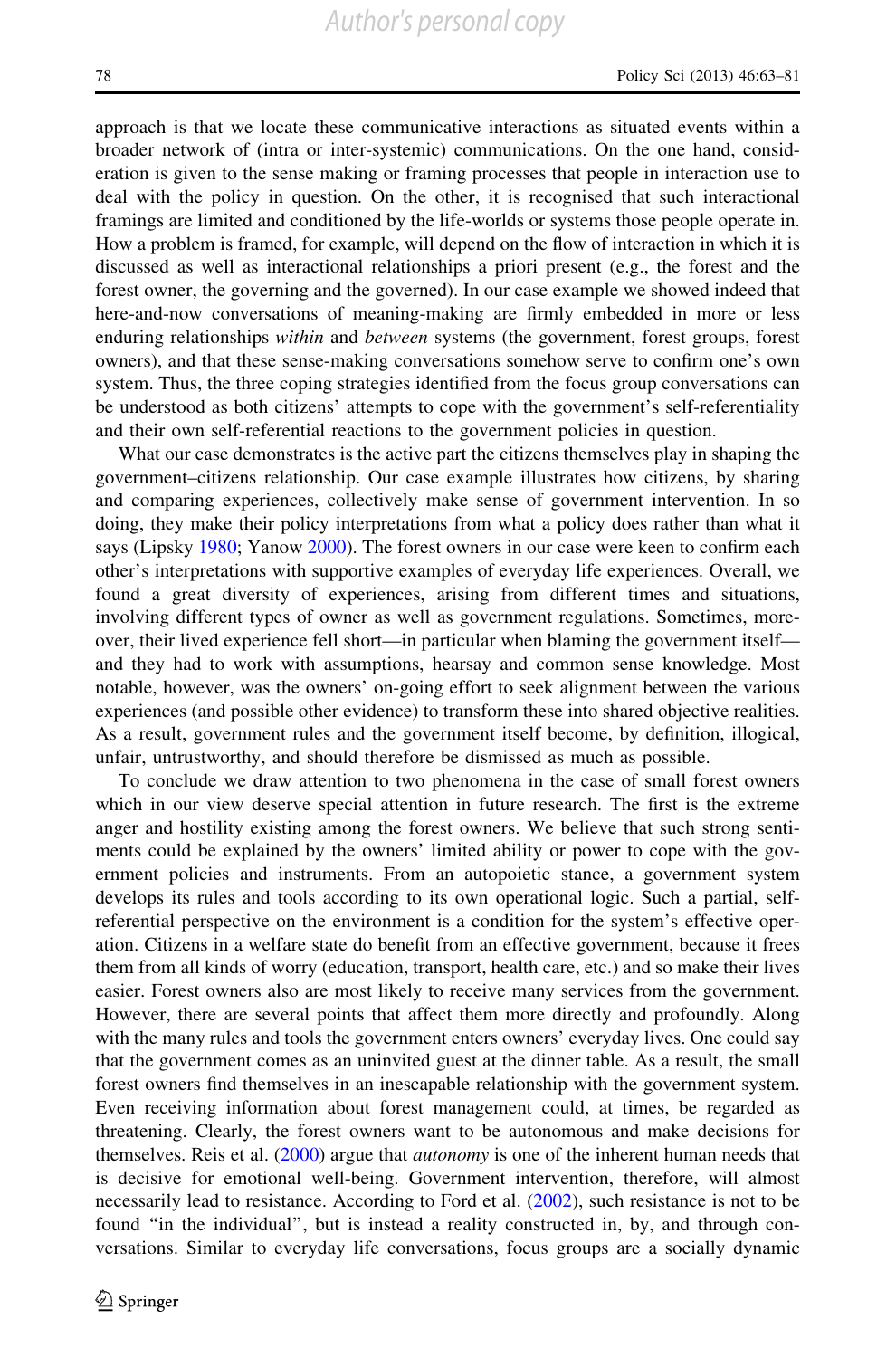<span id="page-18-0"></span>situation (Bloor et al.  $2001$ , p. 21). As Puchta and Potter ( $2004$ , p. 22) state: "focus groups provide a setting for developing evaluations in interaction''. Meeting with others who are similarly situated in the eyes of government gives people the chance to share and compare, to evaluate and conclude about the situation. This is likely to result not only in specific outcomes or realities, but also in the kind of talk with which these are conducted and maintained (Ford et al. [2002](#page-19-0)). Further research is needed to build an understanding of how government initiatives affect people's basic human needs and consequently, as a (coping) reaction, how people build resistance in their relationships with the government.

Another interesting phenomenon is the role of the forest group as boundary spanner between the worlds of the government and the forest owners. Forest groups were developed by the government as a tool to reduce the distance between the government's forest policy and the private forest owners. In practice, forest groups translate or resemiotisise what is issued by the government in such a way that it becomes meaningful within the owners' life-world. For example, forest groups organise activities, e.g., thinning and collective wood sales, with the purpose of promoting native trees and shrubs (a government objective). The forest owners benefit from the help and assistance they receive in proper maintenance of their forest. What is important for them is that their life-world, including the fact that they are the owner of the forest, is treated with respect. Their autonomy is not violated. The intermediary role of street-level bureaucrats (i.e., executive civil servants) in the implementation of government policies is well described by Lipsky [\(1980](#page-19-0)). According to Lipsky, street-level bureaucrats develop strategies to cope with differences between reality constructions of citizens and government. They seek connection with the life-world of citizens and create possibilities for citizens within the restricted perspective of the government and within the abstraction of the already existing policy. As we have shown, the forest groups ensure the implementation of government rules in such a way that they cause no trouble for the owners. By doing so, they actually confirm the two worlds. The compatibility may indeed be enhanced but divergent realities are re-created, and consequently the distance between the government and the owners will remain. Instead of narrowing the gap, they tend to emphasise it. Both realities remain untouched. Further research is needed to answer the question of whether or not the construction of a common reality is exceptional, possible, or even needed to convince people to implement government policies.

## **References**

Aarts, N., & van Woerkum, C. (2006). Frame construction in interaction. In N. Gould (Ed.), Multiorganisational partnerships, alliances and networks (pp. 229–237). Pontypridd: University of Glamorgan.

Bateson, G. (1972). Steps toward an ecology of mind. New York: Ballantine.

- Benford, R. D., & Snow, D. A. (2000). Framing processes and social movements: An overview and assessment. Annual Review of Sociology, 26, 611–639.
- Bergmann, S. A., & Bliss, J. C. (2004). Foundations of cross-boundary cooperation: Resource management at the public-private interface. Society and Natural Resources, 17, 377–393.
- Bliss, J. C., & Martin, A. J. (1989). Identifying NIPF management motivations with qualitative methods. Forest Science, 35(2), 601–622.
- Bloor, M., Frankland, J., Thomas, M., & Robson, K. (2001). Focus groups in social research. London: Sage Publications.
- Brans, M., & Rossbach, S. (1997). The autopoiesis of administrative systems: Niklas Luhmann on public administration and policy. Public Administration, 75, 417–439.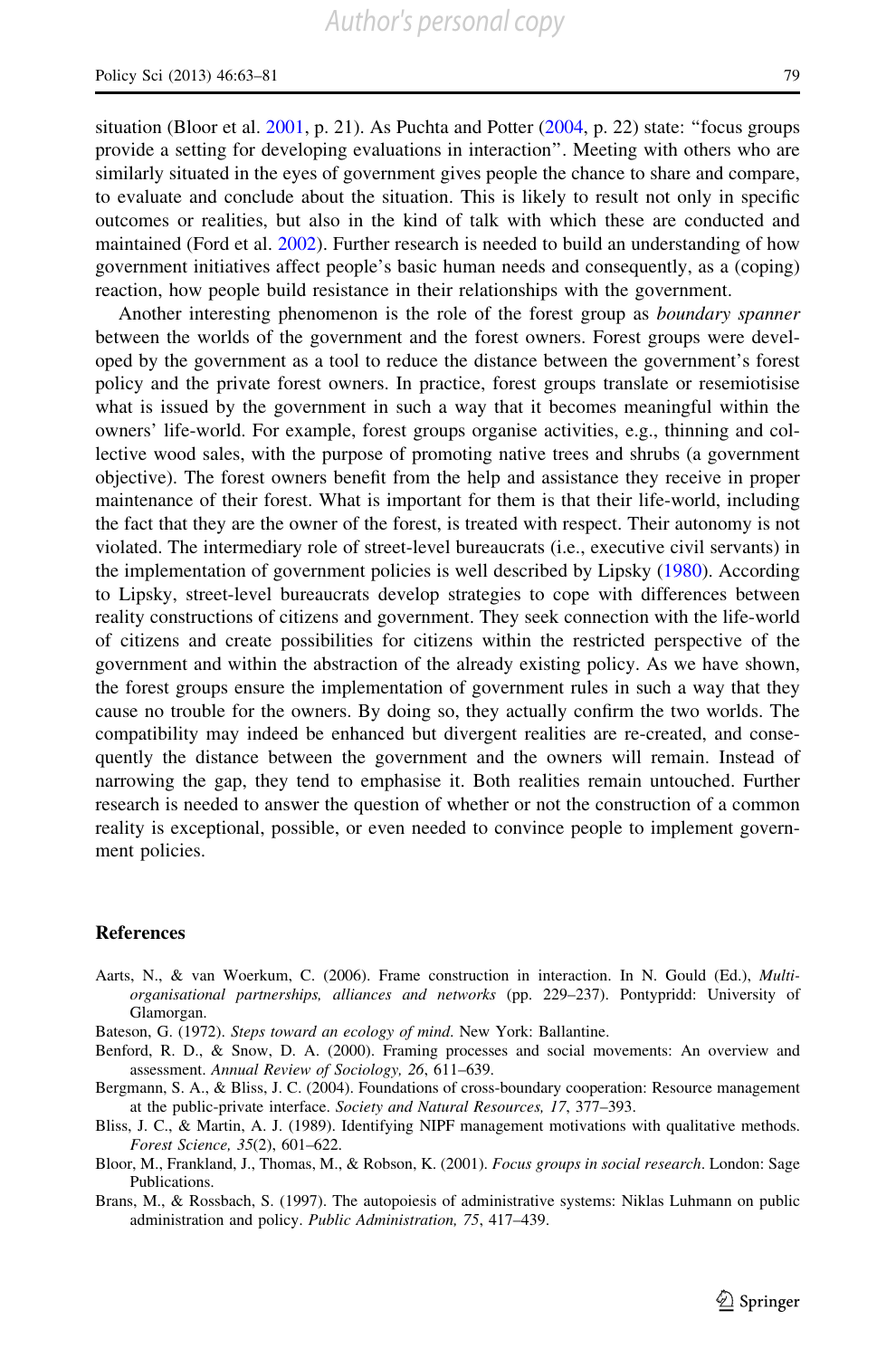- <span id="page-19-0"></span>Buizer, M., & Van Herzele, A. (2012). Combining deliberative governance theory and discourse analysis to understand the deliberative incompleteness of centrally formulated plans. Forest Policy and Economics, 16, 93–101.
- Cvetkovich, G., & Winter, P. L. (2003). Trust and social representations of the management of threatened and endangered species. Environment and Behavior, 35(2), 286–307.
- Dewulf, A., Craps, M., & Dercon, G. (2004). How issues get framed when different communities meet: A multi-level analysis of a collaborative soil conservation initiative in the Ecuadorian Andes. Journal of Community and Applied Social Psychology, 14, 177–192.
- Dewulf, A., Gray, B., Putnam, L., Lewicki, R., Aarts, N., Bouwen, R., et al. (2009). Disentangling approaches to framing in conflict and negotiation research: A meta-paradigmatic perspective. Human Relations, 62(2), 155–193.
- Drake, L. D., & Donohue, W. A. (1996). Communicative framing theory in conflict resolution. Communication Research, 23, 297–322.
- Felstiner, W., Abel, W., & Sarat, A. (1980). The emergence and transformation of disputes: Naming, blaming and claiming. Law and Society Review, 15, 630–649.
- Fischer, F. (2000). Citizens, experts, and the environment: The politics of local knowledge. Durham and London: Duke University Press.
- Fischer, F. (2003). Reframing public policy—Discursive politics and deliberative practices. Oxford: Oxford University Press.
- Ford, J. D. (1999). Organizational change as shifting conversations. Journal of Organizational Change Management, 12(6), 480–500.
- Ford, J. D., Ford, L. W., & McNamara, R. T. (2002). Resistance and the background conversations of change. Journal of Organizational Change Management, 14(2), 105–121.

Gamson, W. A. (1992). Talking politics. New York: Cambridge University Press.

- Goffman, E. (1974). Frame analysis: An essay on the organization of experience. New York: Harper Colophon.
- Hook, D. (2001). Discourse, knowledge, materiality, history: Foucault and discourse analysis. Theory & Psychology, 11(4), 521–547.
- Iedema, R. (1999). Formalizing organizational meaning. Discourse & Society,  $10(1)$ , 49–65.
- Iedema, R. (2001). Resemiotization. Semiotica, 137, 23–39.
- Jessop, B. (2001). State theory, regulation, and autopoiesis: debates and controversies. Capital & Class, 25(3), 83–92.
- Lipsky, M. (1980). Street-level bureaucracy: Dilemmas of the individual in public services. New York: Russell Sage Foundation.
- Luhmann, N. (1984). Soziale systeme: Grundriss einer allgemeinen Theorie. Frankfurt am Main: Suhrkamp Verlag.
- Luhmann, N. (1990). Essays on self-reference. New York: Colombia University Press.
- Luhmann, N. (1995). Social systems. Stanford, CA: Stanford University Press.
- Luisi, P. L. (2003). Autopoiesis: A review and appraisal. Naturwissenschaften, 90, 49–59.
- Maturana, H., & Varela, F. (1980). Autopoiesis and cognition: The realization of the living. Boston: Reidel.
- Morgan, D. L. (1997). Focus groups as qualitative research (2nd ed.). London: Sage Publications.
- Puchta, C., & Potter, J. (2004). Focus group practice. London: Sage.
- Reis, H. T., Sheldon, K. M., Gable, S. L., Roscoe, J., & Ryan, R. M. (2000). Daily well-being: The role of autonomy, competence, and relatedness. Personality and Social Psychology Bulletin, 26(4), 410-435.
- Rickenbach, M. G., & Reed, A. S. (2002). Cross-boundary cooperation in a watershed context: The sentiments of private forest landowners. Environmental Management, 30(4), 584–594.
- Schneider, A., & Ingram, H. (1990). Behavioral assumptions of policy tools. Journal of Politics, 52, 510–529.
- Schön, D., & Rein, M. (1994). Frame reflection: Towards the resolution of intractable policy controversies. New York: Basic Books.
- Serbruyns, I., & Luyssaert, S. (2006). Acceptance of sticks, carrots and sermons as policy instruments for directing private forest management. Forest Policy and Economics, 9(3), 285–296.
- Siebert, R., Toogood, M., & Knierim, A. (2006). Factors affecting European farmers' participation in biodiversity policies. Sociologia Ruralis, 46(4), 318–339.
- Teubner, G. (1989). How the law thinks: Toward a constructivist epistemology of law. Law & Society Review, 23(5), 727–758.
- Teubner, G. (2009). Self-subversive justice: Contingency or transcendence formula of law? The Modern Law Review, 72(1), 1–23.
- Van Gossum, P., & De Maeyer, W. (2006). Performance of forest groups in achieving multifunctional forestry in Flanders. Small-Scale Forest Economics, Management and Policy, 5(1), 19–36.